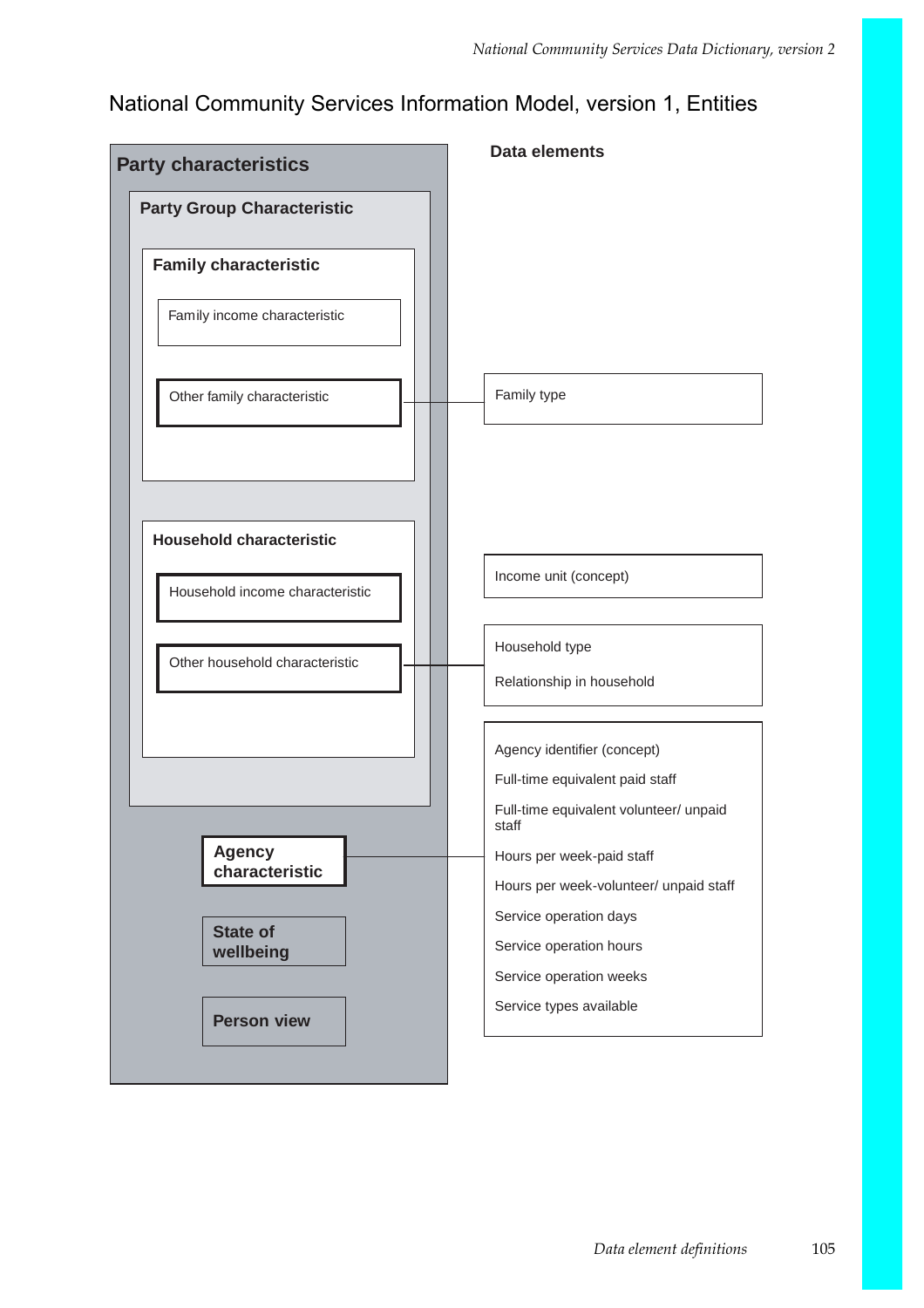## **Family type**

| Revised             | <b>Status</b>                                          | <b>Effective Date</b> | $\lvert \textit{Reg. Author.} \rvert$ | ID No. |
|---------------------|--------------------------------------------------------|-----------------------|---------------------------------------|--------|
|                     | <b>CURRENT</b>                                         | 1/07/2000             | NCSIMG                                | 000518 |
| NCSI Model Location |                                                        | Data Class            | <b>Version</b>                        |        |
|                     | Party group characteristic/other family characteristic | Socio-demographic 2   |                                       |        |

### **Identifying and definitional attributes**

| Data element type: | <b>DATA ELEMENT</b>                                                                                                                                                                                                                                                                         |  |  |  |  |  |
|--------------------|---------------------------------------------------------------------------------------------------------------------------------------------------------------------------------------------------------------------------------------------------------------------------------------------|--|--|--|--|--|
| Definition:        | The composition of the family.                                                                                                                                                                                                                                                              |  |  |  |  |  |
|                    | The differentiation of families is based on the presence or absence of couple<br>relationships, parent-child relationships, child dependency relationships or other<br>blood relationships, in that order of precedence.                                                                    |  |  |  |  |  |
| Context:           | The family is fundamentally a building block of society. As a social entity, it is<br>universal and a topic of interest and investigation by social researchers. In a<br>multicultural society such as, contemporary Australia, this interest is stronger<br>and more widespread than ever. |  |  |  |  |  |
|                    | Data on families are essential elements for the study of the well being of family<br>groups and in this way for the study of the well being of individuals. They are a<br>tool for assessing the type of and level of support to which a person has access.                                 |  |  |  |  |  |
|                    | <b>Relational and representational attributes</b>                                                                                                                                                                                                                                           |  |  |  |  |  |
| Datatype:          | Numeric<br><b>CODE</b><br>Representational form:                                                                                                                                                                                                                                            |  |  |  |  |  |
| Field size:        | Representational layout: N<br>Min. 1 Max.<br>$\mathbf{1}$                                                                                                                                                                                                                                   |  |  |  |  |  |

| Dututype.           | inument<br>Representational form: CODE                                                                                                                                                                                                                                                                                                                                                                                                |  |  |  |  |  |
|---------------------|---------------------------------------------------------------------------------------------------------------------------------------------------------------------------------------------------------------------------------------------------------------------------------------------------------------------------------------------------------------------------------------------------------------------------------------|--|--|--|--|--|
| Field size:         | Representational layout: N<br>Min. 1<br>Max.<br>1                                                                                                                                                                                                                                                                                                                                                                                     |  |  |  |  |  |
| Data domain:        | Couple family with children<br>$\mathbf{1}$                                                                                                                                                                                                                                                                                                                                                                                           |  |  |  |  |  |
|                     | $\overline{2}$<br>Couple family without children                                                                                                                                                                                                                                                                                                                                                                                      |  |  |  |  |  |
|                     | 3<br>One parent family                                                                                                                                                                                                                                                                                                                                                                                                                |  |  |  |  |  |
|                     | Other family<br>4                                                                                                                                                                                                                                                                                                                                                                                                                     |  |  |  |  |  |
|                     | 9<br>Not stated/inadequately described                                                                                                                                                                                                                                                                                                                                                                                                |  |  |  |  |  |
| Guide for use:      | Children refers to children of any age, dependent and independent.                                                                                                                                                                                                                                                                                                                                                                    |  |  |  |  |  |
|                     | The classification is based on the ABS 4-level hierarchy. Only level 1 of this<br>classification has been adopted for this data dictionary. If individual agencies<br>need to classify family types at a lower level of detail than specified in this<br>dictionary (for example is they wish to split children into independent and<br>dependent children), they should ensure that the more detailed ABS<br>classification is used. |  |  |  |  |  |
| Collection methods: |                                                                                                                                                                                                                                                                                                                                                                                                                                       |  |  |  |  |  |
| Related data:       | Related to the data concepts Family v.2 and Household v.2.                                                                                                                                                                                                                                                                                                                                                                            |  |  |  |  |  |
|                     | Related to the data elements:                                                                                                                                                                                                                                                                                                                                                                                                         |  |  |  |  |  |
|                     | Household type v.2, and<br>Marital status v.1.                                                                                                                                                                                                                                                                                                                                                                                        |  |  |  |  |  |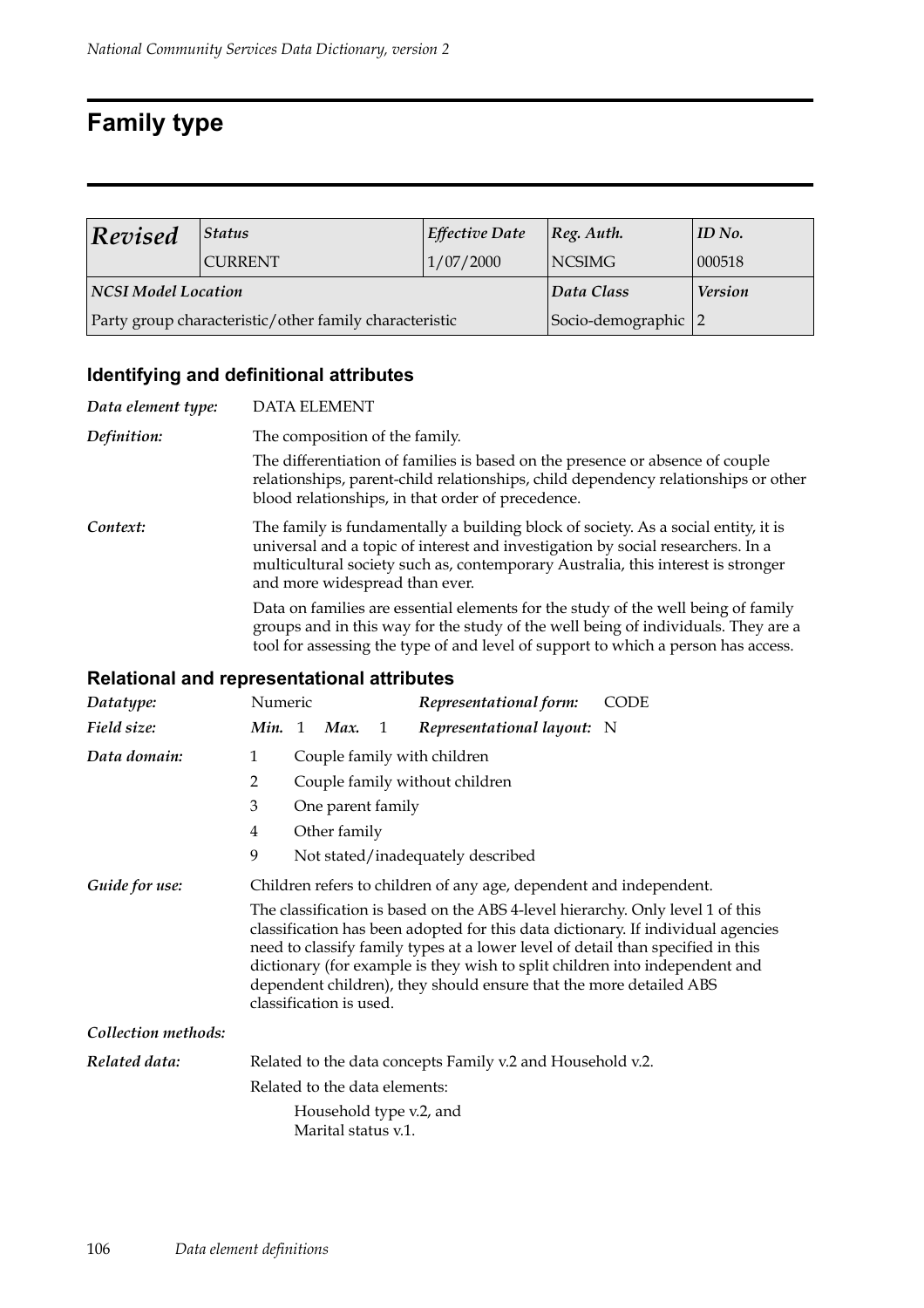# **Family type** *(continued)*

#### **Administrative attributes**

| Source document:     | ABS: 1995. Standards for Statistics on Families. Catalogue No. 1286.0. Canberra:<br>AGPS.                                                                                                |
|----------------------|------------------------------------------------------------------------------------------------------------------------------------------------------------------------------------------|
|                      | ABS: 1995 (as amended). Directory of Concepts and Standards for Social, Labour<br>and Demographic Variables. Catalogue No. 1361.30.001 (Statistical Concepts<br>Library) Canberra: AGPS. |
| Source organisation: | Australian Bureau of Statistics                                                                                                                                                          |

*Comments:*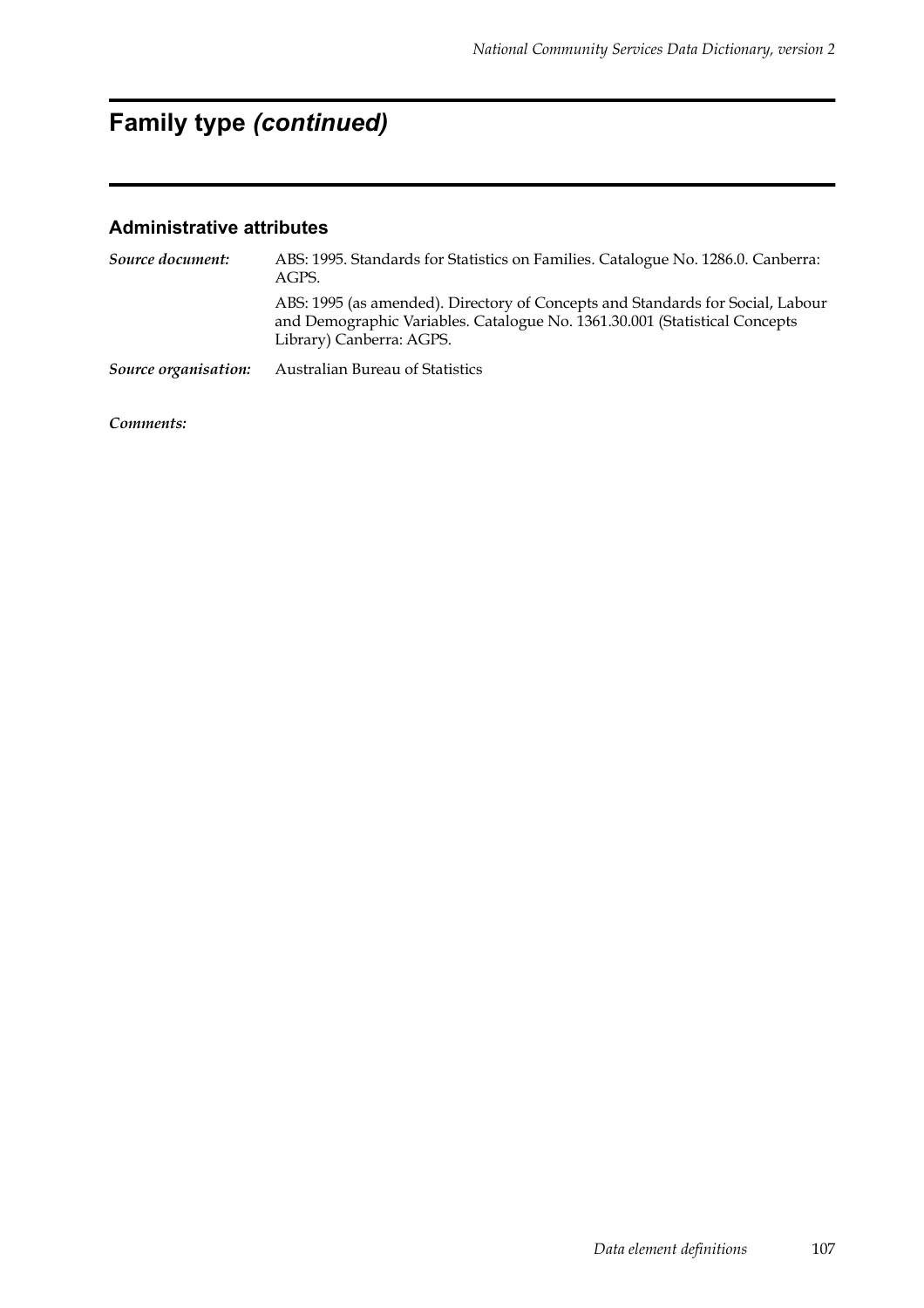### **Income unit**

| Revised                    | <b>Status</b>                                       | Effective Date      | $\vert$ Reg. Auth. | ID No. |
|----------------------------|-----------------------------------------------------|---------------------|--------------------|--------|
|                            | <b>CURRENT</b>                                      | 1/07/2000           | <b>NCSIMG</b>      | 000523 |
| <b>NCSI Model Location</b> |                                                     | Data Class          | <b>Version</b>     |        |
|                            | Party group characteristic/household characteristic | Socio-demographic 2 |                    |        |

### **Identifying and definitional attributes**

| Data element type: | <b>DATA CONCEPT</b>                                                                                                                                                                                                                                                      |
|--------------------|--------------------------------------------------------------------------------------------------------------------------------------------------------------------------------------------------------------------------------------------------------------------------|
| Definition:        | One person or a group of related persons within a household, whose command<br>over income is shared, or any person living in a non-private dwelling who is in<br>receipt of personal income.                                                                             |
|                    | Income units are restricted to relationships of marriage (registered or de facto)<br>and of parent/dependent child who usually resides in the same household.                                                                                                            |
|                    | This means that an income unit can be defined as:                                                                                                                                                                                                                        |
|                    | - a married couple or sole parent, and dependent children only; or<br>- a married couple only with no dependent children present; or<br>- a person who is not related to any other household member either by marriage<br>or by the parent/dependent child relationship. |
| Context:           | This is the standard statistical unit for analyses of economic well being, and in<br>the community services context is an important measure in assessing the needs<br>and circumstances of individuals and families.                                                     |

#### **Relational attributes**

*Related data:* Supersedes previous data concept Income unit v.1.

| Source document:     | ABS: 1995. A Provisional Framework for Household Income, Consumption,<br>Saving and Wealth. Catalogue No. 6549.0. Canberra: AGPS.                                                                                                                                                                                                                                                           |  |  |  |  |
|----------------------|---------------------------------------------------------------------------------------------------------------------------------------------------------------------------------------------------------------------------------------------------------------------------------------------------------------------------------------------------------------------------------------------|--|--|--|--|
| Source organisation: | Australian Bureau of Statistics                                                                                                                                                                                                                                                                                                                                                             |  |  |  |  |
| Comments:            | It should be noted that the reference to 'dependent child' in this context is<br>guided by the following definition. 'A dependent child is any person aged<br>under 15 years, or person aged 15 to 24 years who is a full-time student and<br>lives with a parent(s), guardian or other relative and who does not have a<br>spouse or offspring of the person living in the same location'. |  |  |  |  |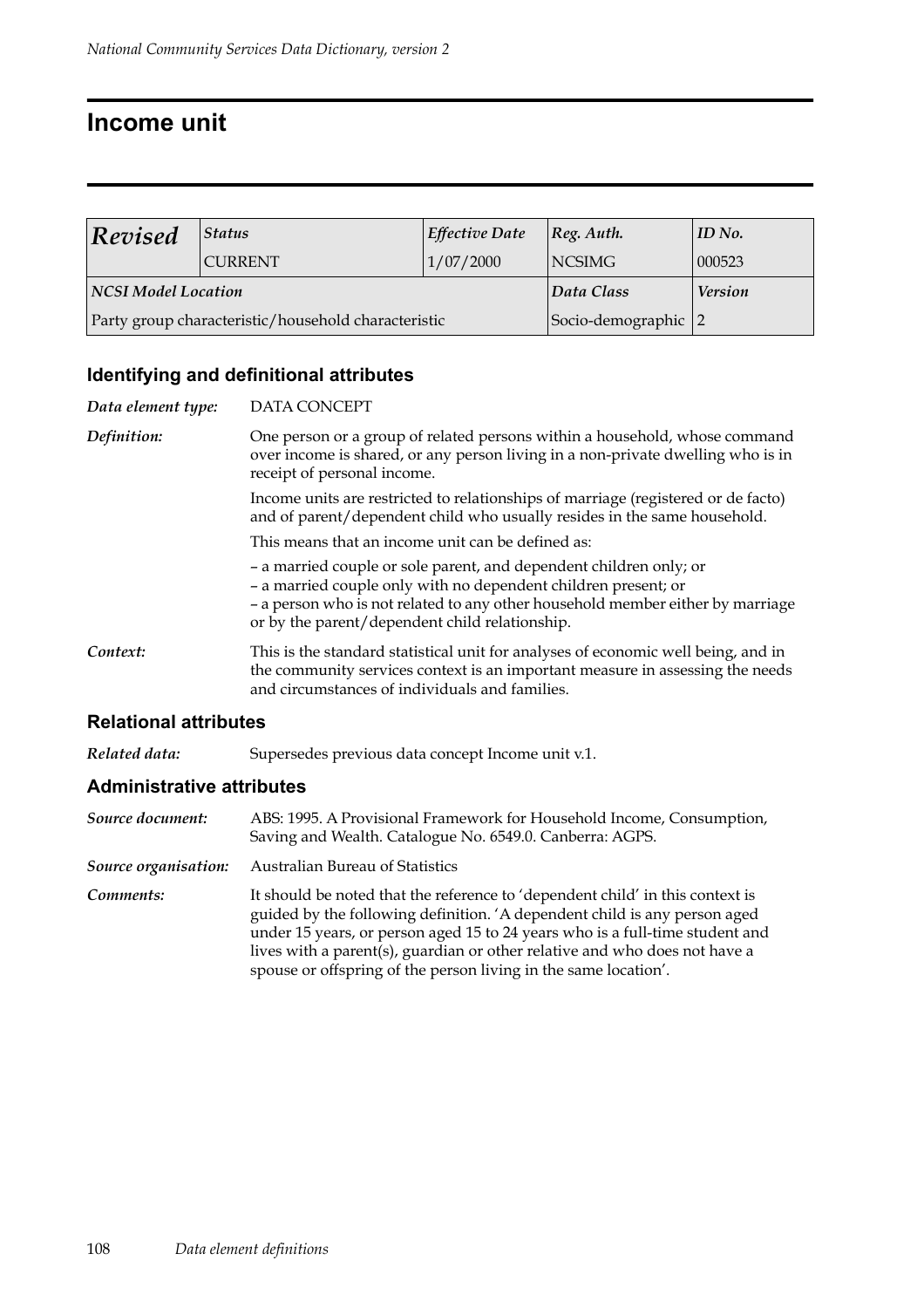## **Household type**

| Revised                    | <b>Status</b>                                             | <b>Effective Date</b> | $ Reg.$ Auth.  | $ID$ No. |
|----------------------------|-----------------------------------------------------------|-----------------------|----------------|----------|
|                            | <b>CURRENT</b>                                            | 1/07/2000             | <b>NCSIMG</b>  | 000522   |
| <b>NCSI Model Location</b> |                                                           | Data Class            | <b>Version</b> |          |
|                            | Party group characteristic/other household characteristic | Socio-demographic 2   |                |          |

### **Identifying and definitional attributes**

| Data element type: | <b>DATA ELEMENT</b>                                                                                                                                                                                                                                                                                          |
|--------------------|--------------------------------------------------------------------------------------------------------------------------------------------------------------------------------------------------------------------------------------------------------------------------------------------------------------|
| Definition:        | The household type to which the person belongs.                                                                                                                                                                                                                                                              |
|                    | The differentiation of households is on the basis of the number of families<br>present, the presence or absence of non-family members in family households,<br>and the type of non-family households. The latter category provides for the<br>identification of lone person households and group households. |
| Context:           | Together with 'family', household is considered one of the basic groups of social<br>aggregation. Information on household numbers and composition aids in<br>identifying groups within the population such as multiple family household s or<br>the number of people living alone.                          |

| Datatype:      | Numeric                                                                                                                                                                                                                                                                                                                                       |                                                              |                      |   | Representational form:                                                         | <b>CODE</b>                                                                                                                                                                                                                                             |  |
|----------------|-----------------------------------------------------------------------------------------------------------------------------------------------------------------------------------------------------------------------------------------------------------------------------------------------------------------------------------------------|--------------------------------------------------------------|----------------------|---|--------------------------------------------------------------------------------|---------------------------------------------------------------------------------------------------------------------------------------------------------------------------------------------------------------------------------------------------------|--|
| Field size:    | Min. 1                                                                                                                                                                                                                                                                                                                                        |                                                              | Max.                 | 1 | Representational layout: N                                                     |                                                                                                                                                                                                                                                         |  |
| Data domain:   |                                                                                                                                                                                                                                                                                                                                               | The code structure for the Household Type Classification is: |                      |   |                                                                                |                                                                                                                                                                                                                                                         |  |
|                | 1                                                                                                                                                                                                                                                                                                                                             | Family household with only family members present            |                      |   |                                                                                |                                                                                                                                                                                                                                                         |  |
|                | 2                                                                                                                                                                                                                                                                                                                                             |                                                              |                      |   | Family household with non-family members present                               |                                                                                                                                                                                                                                                         |  |
|                | 3                                                                                                                                                                                                                                                                                                                                             |                                                              | Non-family household |   |                                                                                |                                                                                                                                                                                                                                                         |  |
|                | 4                                                                                                                                                                                                                                                                                                                                             |                                                              | Not classifiable     |   |                                                                                |                                                                                                                                                                                                                                                         |  |
|                | 9                                                                                                                                                                                                                                                                                                                                             |                                                              |                      |   | Not stated/inadequately described                                              |                                                                                                                                                                                                                                                         |  |
| Guide for use: | The classification is based on the ABS 4-level hierarchy. Only level 1 of this<br>classification has been adopted for this data dictionary. If individual agencies<br>need to classify household types at a lower level of detail than specified in this<br>dictionary, they should ensure that the more detailed ABS classification is used. |                                                              |                      |   |                                                                                |                                                                                                                                                                                                                                                         |  |
|                | Household type is allocated on the basis of the number of families and whether<br>unrelated household members are present (if it is a family household), or the<br>number of household members if it is a one-family household.                                                                                                               |                                                              |                      |   |                                                                                |                                                                                                                                                                                                                                                         |  |
|                |                                                                                                                                                                                                                                                                                                                                               |                                                              | Household type.      |   | family coding, the identification of usual residence is essential to determine | It should be noted that only usual residents of a household are considered when<br>describing and categorising households by Household type. Since households are<br>differentiated in terms of families, and visitors to a household are excluded from |  |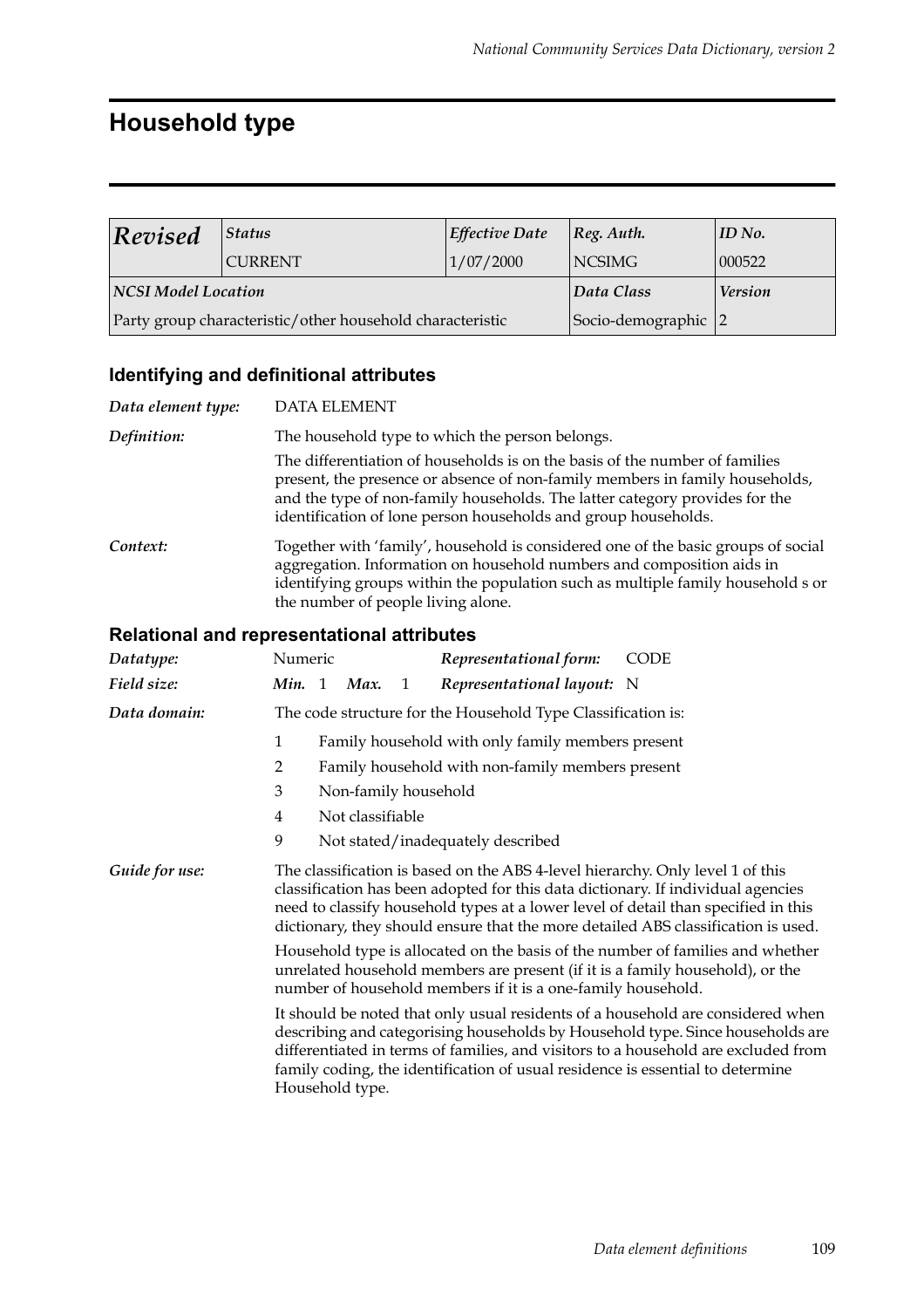## **Household type** *(continued)*

*Collection methods:*

*Related data:* Related to the data concept, Household v.2. Related to the data elements: Family v.2, Family type v.2, and Marital status v.1.

#### **Administrative attributes**

*Source document:* ABS: 1995. Standards for Statistics on Families. Catalogue No. 1286.0. Canberra: AGPS. ABS: 1995 (as amended). Directory of Concepts and Standards for Social, Labour and Demographic Variables. Catalogue No. 1361.30.001 (Statistical Concepts Library) Canberra: AGPS. *Source organisation:* Australian Bureau of Statistics *Comments:*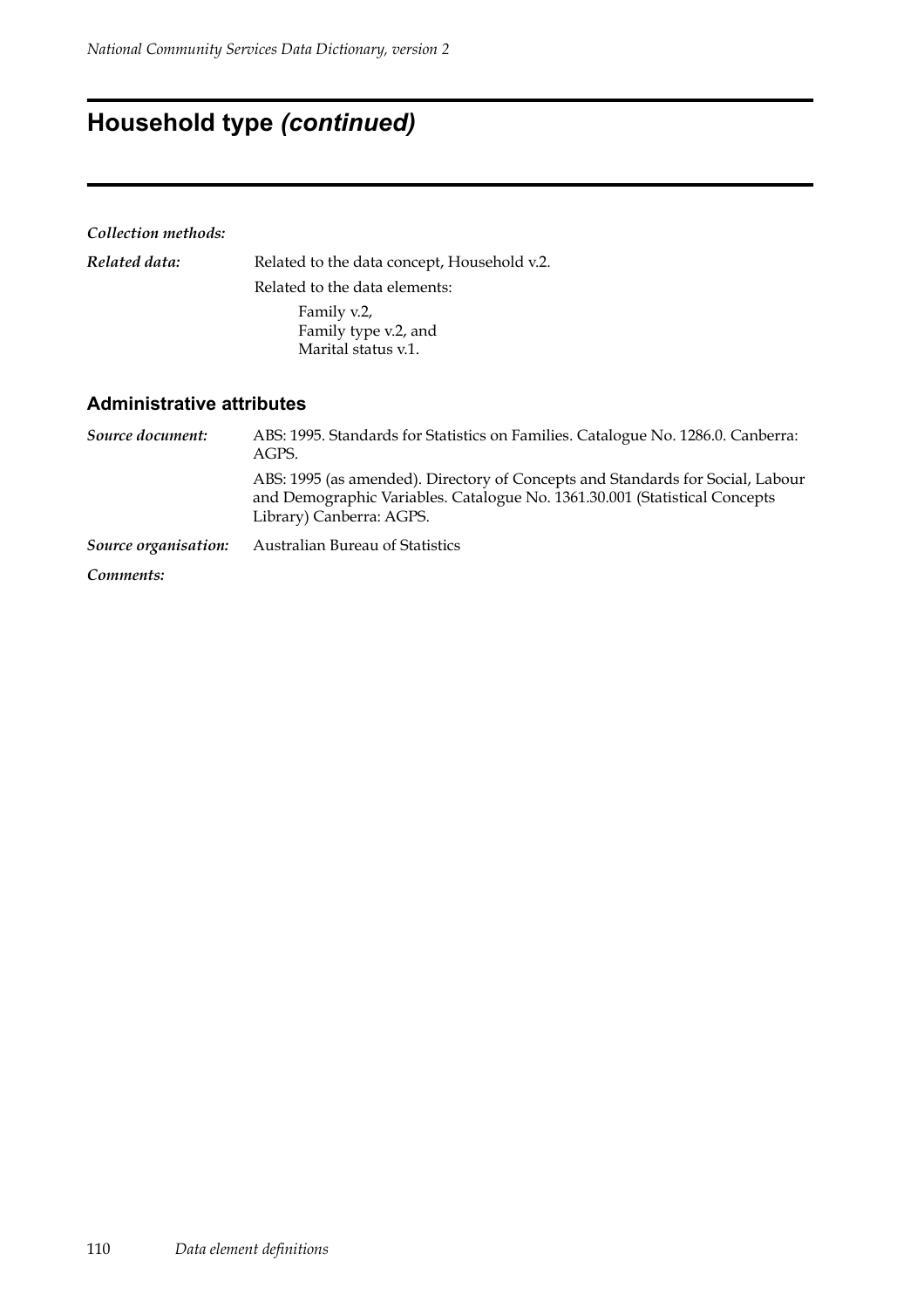## **Relationship in household**

| Revised                    | <i><b>Status</b></i>                                      | <b>Effective Date</b> | Reg. Author.   | ID No. |
|----------------------------|-----------------------------------------------------------|-----------------------|----------------|--------|
|                            | <b>CURRENT</b>                                            | 1/07/2000             | <i>NCSIMG</i>  | 000534 |
| <b>NCSI Model Location</b> |                                                           | Data Class            | <b>Version</b> |        |
|                            | Party group characteristic/other household characteristic | Socio-demographic 2   |                |        |

### **Identifying and definitional attributes**

| Data element type: | <b>DATA ELEMENT</b>                                                                                                                                                                                                                                                                                    |
|--------------------|--------------------------------------------------------------------------------------------------------------------------------------------------------------------------------------------------------------------------------------------------------------------------------------------------------|
| Definition:        | The familial and non-familial relationship of each person in a given household to<br>every other person in that same household.                                                                                                                                                                        |
| Context:           | The ability to determine familial relationships between persons residing within<br>the same household is essential in a wide range of statistics on household type,<br>family type and income unit. It may also be useful in determining possible levels<br>of need and support available for clients. |

| Datatype:           | Numeric     |             |                               |  | Representational form:                                                                                                     | <b>CODE</b>                                                                                                                                                                                                                                       |
|---------------------|-------------|-------------|-------------------------------|--|----------------------------------------------------------------------------------------------------------------------------|---------------------------------------------------------------------------------------------------------------------------------------------------------------------------------------------------------------------------------------------------|
| Field size:         | Min. 1      |             | <b>Max.</b> 1                 |  | Representational layout: N                                                                                                 |                                                                                                                                                                                                                                                   |
| Data domain:        | as follows: |             |                               |  |                                                                                                                            | The ABS standard is a three level (2-digit) hierarchical structure with the top level                                                                                                                                                             |
|                     | 1           |             |                               |  | Husband, wife, or partner                                                                                                  |                                                                                                                                                                                                                                                   |
|                     | 2           | Lone parent |                               |  |                                                                                                                            |                                                                                                                                                                                                                                                   |
|                     | 3           |             | Child under 15                |  |                                                                                                                            |                                                                                                                                                                                                                                                   |
|                     | 4           |             | Dependent student             |  |                                                                                                                            |                                                                                                                                                                                                                                                   |
|                     | 5           |             | Non-dependent child           |  |                                                                                                                            |                                                                                                                                                                                                                                                   |
|                     | 6           |             |                               |  | Other related individual                                                                                                   |                                                                                                                                                                                                                                                   |
|                     | 7           |             | Non-family member             |  |                                                                                                                            |                                                                                                                                                                                                                                                   |
|                     | 8           | Visitor     |                               |  |                                                                                                                            |                                                                                                                                                                                                                                                   |
|                     | 9           |             |                               |  | Not stated/inadequately described                                                                                          |                                                                                                                                                                                                                                                   |
|                     |             |             |                               |  | Refer to ABS: Directory of concepts and standards for social, labour and<br>demographic statistics, 1995 for other levels. |                                                                                                                                                                                                                                                   |
| Guide for use:      |             |             | of the household in turn.     |  | In actual practice, this item is measured with reference to a family reference                                             | person chosen for a particular family, as one household may contain more than<br>one family. Relationships in the household are then determined by establishing<br>the relationship between this household reference person and each other member |
|                     |             |             |                               |  | Only the top level of the ABS classification for 'Relationship in household' is<br>No. 1286.0 for more detailed levels.    | provided here. Refer to ABS Standards for statistics on the Family. ABS Catalogue                                                                                                                                                                 |
| Collection methods: |             |             | collecting data on this item. |  | and demographic statistics, 1995 for standard questions and approach to                                                    | Collecting this data is quite complex, due to inter-relationships that may exist in a<br>household. Refer to ABS: Directory of concepts and standards for social, labour                                                                          |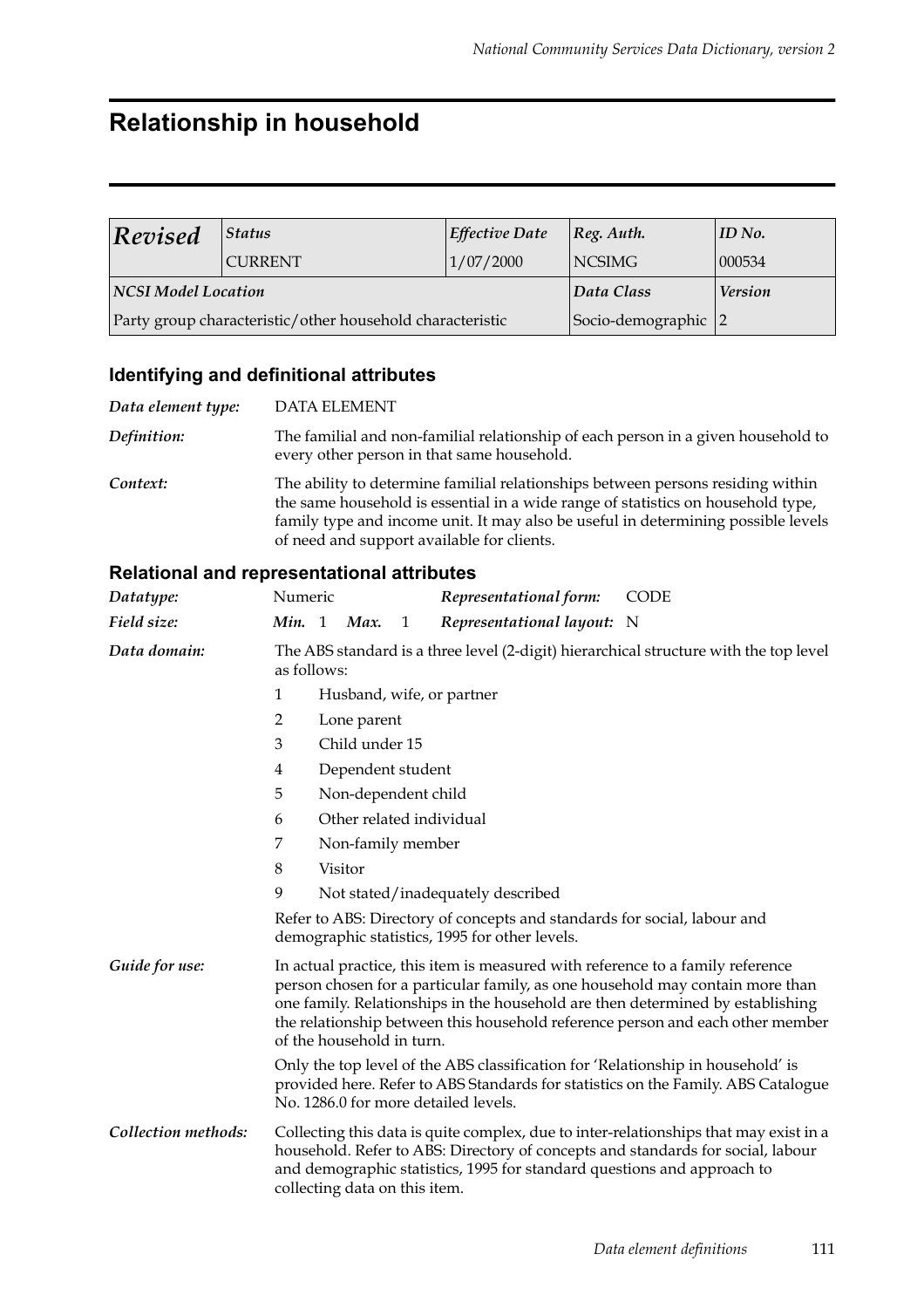## **Relationship in household** *(continued)*

| Related data:                    | Supersedes previous data element Relationship in household v.1.                                                                                                                          |  |  |  |  |  |
|----------------------------------|------------------------------------------------------------------------------------------------------------------------------------------------------------------------------------------|--|--|--|--|--|
|                                  | Related to the data elements:                                                                                                                                                            |  |  |  |  |  |
|                                  | Household (concept) v.2,<br>Household type v.2,<br>Family type v.2,<br>Living arrangements v.2,<br>Marital status v.1,<br>Income unit v.2.                                               |  |  |  |  |  |
| <b>Administrative attributes</b> |                                                                                                                                                                                          |  |  |  |  |  |
| Source document:                 | ABS: 1995. Standards for Statistics on Families. Catalogue No. 1286.0. Canberra:<br>AGPS.                                                                                                |  |  |  |  |  |
|                                  | ABS: 1995 (as amended). Directory of Concepts and Standards for Social, Labour<br>and Demographic Variables. Catalogue No. 1361.30.001 (Statistical Concepts<br>Library) Canberra: AGPS. |  |  |  |  |  |

*Source organisation:* Australian Bureau of Statistics

*Comments:*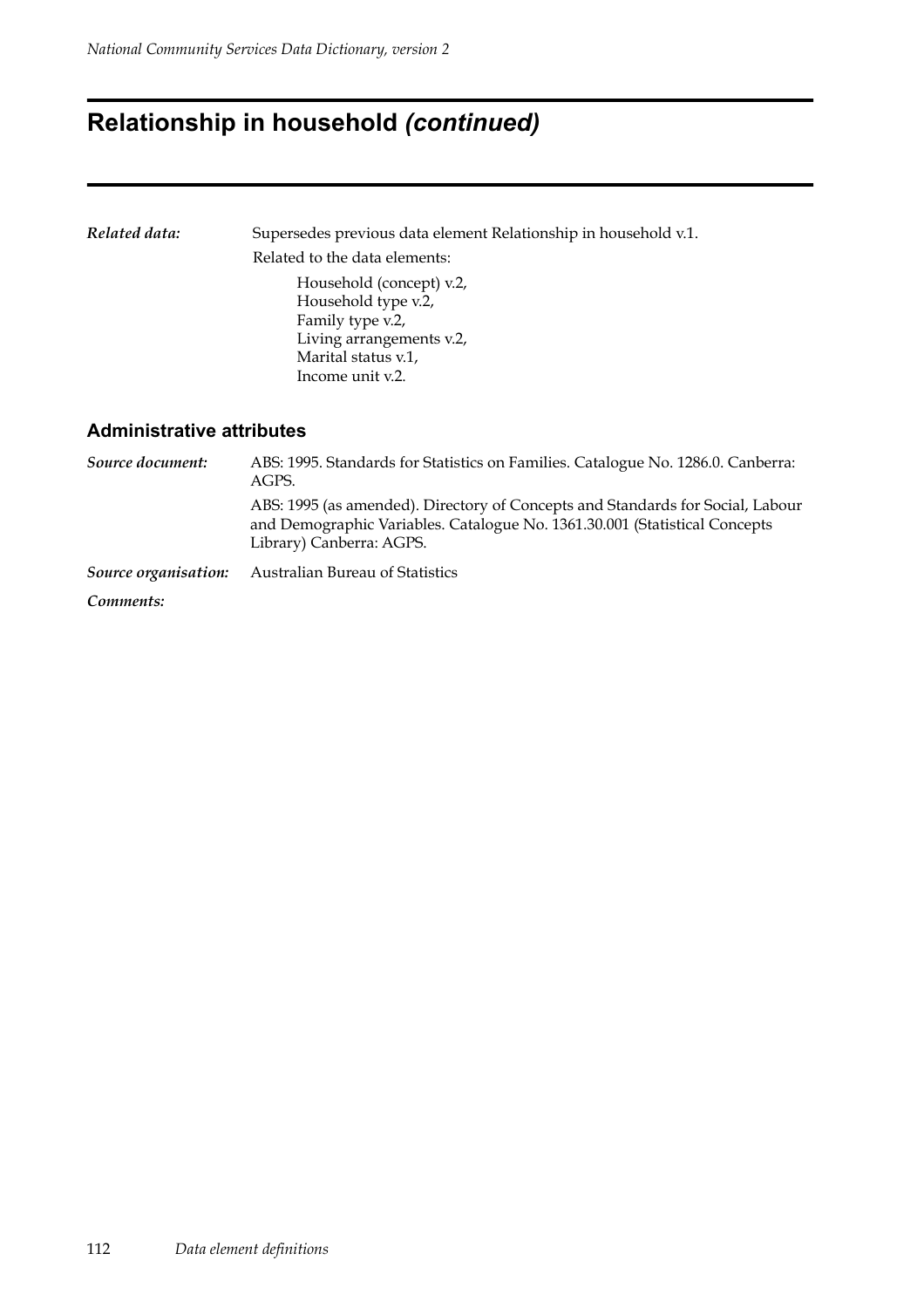## **Agency identifier**

| Revised                    | <b>Status</b>                              | <b>Effective Date</b> | $ Reg.$ Auth.  | ID No. |
|----------------------------|--------------------------------------------|-----------------------|----------------|--------|
|                            | <b>CURRENT</b>                             | 1/07/2000             | <b>NCSIMG</b>  | 000541 |
| <b>NCSI Model Location</b> |                                            | Data Class            | <b>Version</b> |        |
|                            | Party characteristic/agency characteristic |                       | Cross-Program  |        |

#### **Identifying and definitional attributes**

| Data element type: | DATA CONCEPT                                                                                |
|--------------------|---------------------------------------------------------------------------------------------|
| Definition:        | The unique identifier for the establishment, which provides care or services.               |
| Context:           | This element identifies the agency in which the provision of the Service event<br>occurred. |

#### **Relational attributes**

*Related data:* Supersedes previous data concept Unique agency identifier v.1.

#### **Administrative attributes**

*Source document:* AIHW: 1999. National Health Data Dictionary, version 9. Catalogue No. HWI 24. Canberra: AIHW. *Source organisation:* National Health Data Committee *Comments:* Desirable components of a Agency identifier include State/Territory identifier, Establishment sector, and Agency number. Currently, there is no uniform method throughout community services for the identification of agencies. However, adoption of consistent practices for allocating Agency identifiers has the potential to enhance data comparability and utility. It is important to note that if agencies are to communicate confidentially between one another, a unique agency identity needs to be established. The use of this item will lead to reduced duplication in reporting client activity and will enable linkage of services to one episode of care or Service event.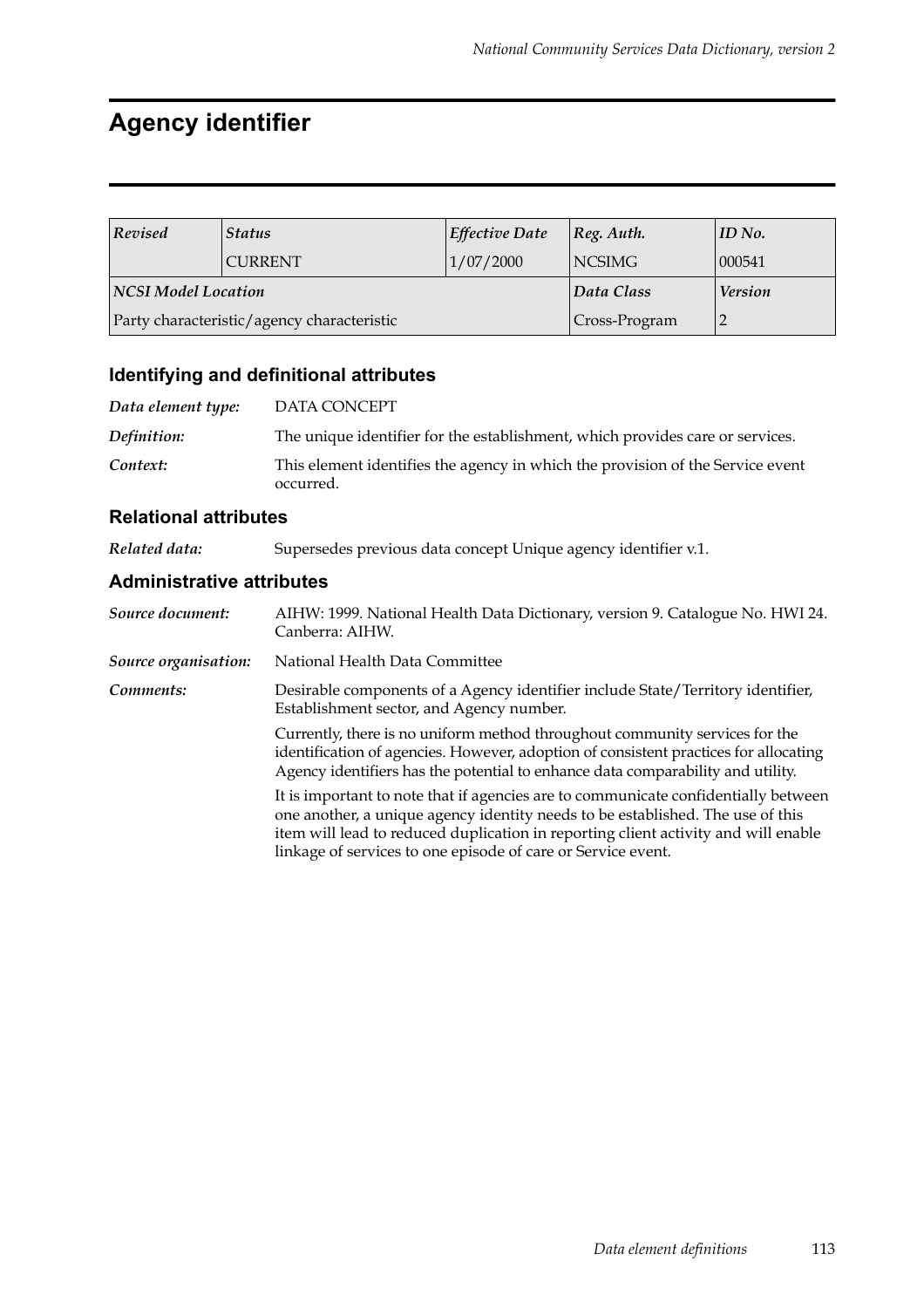## **Full-time equivalent paid staff**

| New                 | <b>Status</b>                              | <b>Effective Date</b> | $ Reg.$ Auth.  | ID No. |
|---------------------|--------------------------------------------|-----------------------|----------------|--------|
|                     | <b>CURRENT</b>                             | 1/07/2000             | NCSIMG         | 000597 |
| NCSI Model Location |                                            | Data Class            | <b>Version</b> |        |
|                     | Party characteristic/agency characteristic |                       | Cross-Program  |        |

#### **Identifying and definitional attributes**

*Data element type:* DATA ELEMENT *Definition:* The aggregate full-time equivalent staff units for all paid staff. Full-time equivalent staff units are the on-job hours paid for (including overtime) and hours of paid leave of any type for a staff member (or contract employee where applicable) divided by the number of ordinary time hours normally paid for a fulltime staff member when on the job (or contract employee where applicable). **Context:** Resource and service planning: To assist in analyses of the resource use and activity of institutional health care providers. Inclusion of these data, classified by staffing category, allows analysis of costs per unit of labour and analysis of staffing inputs against establishment outputs.

| Datatype:      | Numeric                                                                                                                                                                                                                                                                                                                                                                                                                                                                                                                                                                                                                                                                                                                                                            |  |          |  | Representational form:                                                                                        | <b>QUANTITATIVE VALUE</b>                                                                                                                                               |
|----------------|--------------------------------------------------------------------------------------------------------------------------------------------------------------------------------------------------------------------------------------------------------------------------------------------------------------------------------------------------------------------------------------------------------------------------------------------------------------------------------------------------------------------------------------------------------------------------------------------------------------------------------------------------------------------------------------------------------------------------------------------------------------------|--|----------|--|---------------------------------------------------------------------------------------------------------------|-------------------------------------------------------------------------------------------------------------------------------------------------------------------------|
| Field size:    | Min. 1                                                                                                                                                                                                                                                                                                                                                                                                                                                                                                                                                                                                                                                                                                                                                             |  | Max. $5$ |  | Representational layout:                                                                                      | <b>NNNNN</b>                                                                                                                                                            |
| Data domain:   |                                                                                                                                                                                                                                                                                                                                                                                                                                                                                                                                                                                                                                                                                                                                                                    |  |          |  | Total full-time equivalent staff units.                                                                       |                                                                                                                                                                         |
| Guide for use: | The ordinary time hours normally worked may differ according to the type of<br>work. The hours under the relevant award or agreement should be used if<br>known. If the relevant award or agreement staff hours for an occupation is not<br>known, or the worker is undertaking a variety of tasks, 38 hours per week should<br>be used as a substitute.                                                                                                                                                                                                                                                                                                                                                                                                           |  |          |  |                                                                                                               |                                                                                                                                                                         |
|                |                                                                                                                                                                                                                                                                                                                                                                                                                                                                                                                                                                                                                                                                                                                                                                    |  |          |  | Hours of unpaid leave are to be excluded.                                                                     |                                                                                                                                                                         |
|                | Contract staff employed through an agency are included where the contract is for<br>the supply of labour (e.g. nursing) rather than of products (e.g. provision of<br>photocopies). In the former case, the contract would normally specify the amount<br>of labour supplied and could be reported as full-time equivalent units.<br>Round to one decimal place.<br>If under the relevant award of agreement a full-time nurse is paid for an 80<br>(ordinary time) hour fortnight, the full-time equivalent for a part-time nurse who<br>works 64 hours is 0.8 (64 divided by 80). If a full-time nurse under the same<br>award is paid for a 100 hours for that fortnight (20 hours overtime), then the full-<br>time equivalent is 100 divided by $80 = 1.25$ . |  |          |  |                                                                                                               |                                                                                                                                                                         |
|                |                                                                                                                                                                                                                                                                                                                                                                                                                                                                                                                                                                                                                                                                                                                                                                    |  |          |  |                                                                                                               |                                                                                                                                                                         |
|                |                                                                                                                                                                                                                                                                                                                                                                                                                                                                                                                                                                                                                                                                                                                                                                    |  |          |  |                                                                                                               |                                                                                                                                                                         |
|                |                                                                                                                                                                                                                                                                                                                                                                                                                                                                                                                                                                                                                                                                                                                                                                    |  |          |  | staff members should be apportioned between all establishments to which<br>be apportioned on the same basis). | Where staff provide services to more than one establishment, full-time equivalent<br>services are provided on the basis of hours paid for in each. (Salary costs should |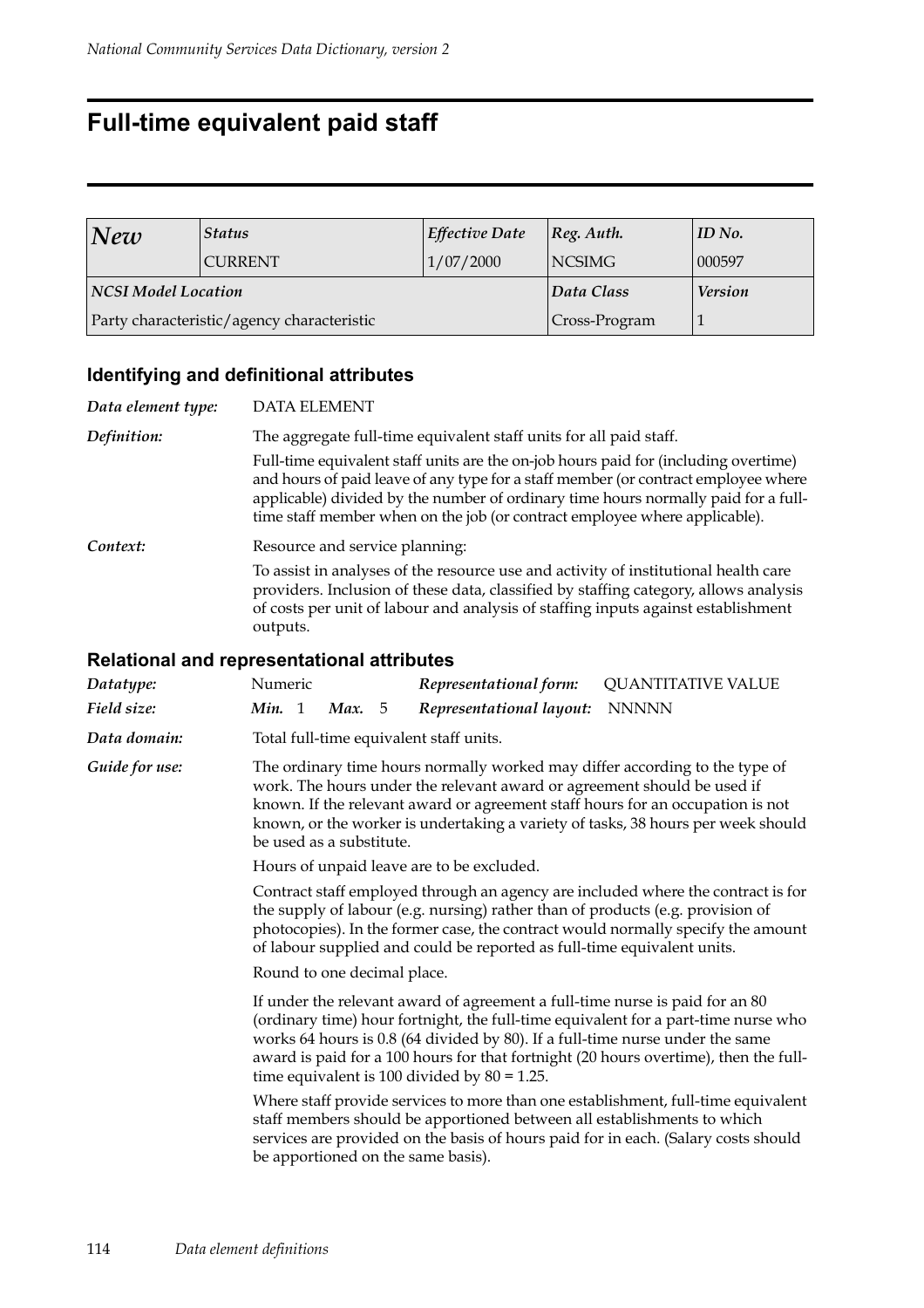## **Full-time equivalent paid staff** *(continued)*

| Collection methods: | This item may be calculated over weeks, fortnights, months or an annual basis. It<br>is not intended to be a completely accurate calculation of staff hours, but a<br>general indication of the number of hours an agency is staffed by paid staff. |
|---------------------|-----------------------------------------------------------------------------------------------------------------------------------------------------------------------------------------------------------------------------------------------------|
| Related data:       | Hours per week-paid staff v.1.                                                                                                                                                                                                                      |

#### **Administrative attributes**

*Source document:* AIHW: 1999. National Health Data Dictionary, version 9. Catalogue No. HWI 24. Canberra: AIHW. *Source organisation:* Australian Institute of Health and Welfare *Comments:*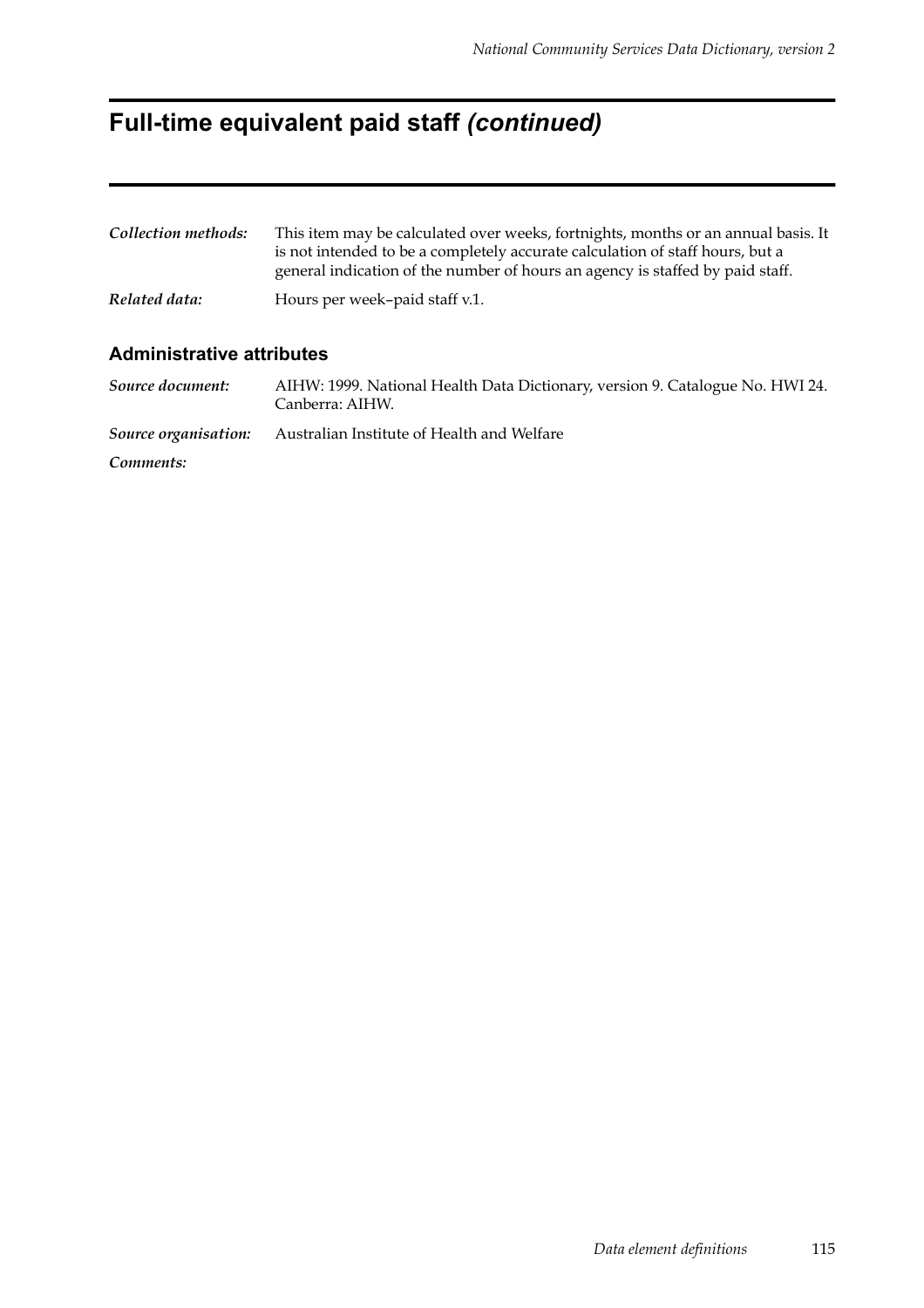## **Full-time equivalent volunteer/unpaid staff**

| New                        | <b>Status</b>                              | Effective Date | $ Reg.$ Auth.  | $ID$ No. |
|----------------------------|--------------------------------------------|----------------|----------------|----------|
|                            | <b>CURRENT</b>                             | 1/07/2000      | <b>NCSIMG</b>  | 000598   |
| <b>NCSI Model Location</b> |                                            | Data Class     | <b>Version</b> |          |
|                            | Party characteristic/agency characteristic |                | Cross-Program  |          |

#### **Identifying and definitional attributes**

| <b>DATA ELEMENT</b>                                                                                                                                    |
|--------------------------------------------------------------------------------------------------------------------------------------------------------|
| The aggregate full-time equivalent staff units for all volunteer/unpaid staff.                                                                         |
| Full-time equivalent staff units are the on-job hours of any type, divided by the<br>ordinary time hours normally worked for a full-time staff member. |
| Resource and service planning:                                                                                                                         |
| To help in the analysis of resource use and staffing of community service<br>agencies.                                                                 |
|                                                                                                                                                        |

#### **Relational and representational attributes**

| Datatype:                        | Representational form: QUANTITATIVE VALUE<br>Numeric                                                                                                                                                                                                                                                                                                                             |  |  |  |  |  |
|----------------------------------|----------------------------------------------------------------------------------------------------------------------------------------------------------------------------------------------------------------------------------------------------------------------------------------------------------------------------------------------------------------------------------|--|--|--|--|--|
| Field size:                      | Representational layout: NNNNN<br>Min. 1<br>Max.<br>5                                                                                                                                                                                                                                                                                                                            |  |  |  |  |  |
| Data domain:                     | Total full-time equivalent staff units.                                                                                                                                                                                                                                                                                                                                          |  |  |  |  |  |
| Guide for use:                   | The ordinary time hours normally worked may differ according to the type of<br>work a volunteer is doing. The hours under the relevant award or agreement<br>should be used if known. If the relevant award or agreement staff hours for an<br>occupation is not known, or the volunteer is undertaking a variety of tasks,<br>38 hours per week should be used as a substitute. |  |  |  |  |  |
|                                  | Round to one decimal place.                                                                                                                                                                                                                                                                                                                                                      |  |  |  |  |  |
|                                  | Example                                                                                                                                                                                                                                                                                                                                                                          |  |  |  |  |  |
|                                  | A volunteer kitchen hand works 10 hours over a week. The relevant award<br>specifies that a Full-time kitchen hand usually works 38 hours in a week.                                                                                                                                                                                                                             |  |  |  |  |  |
|                                  | Full-time equivalent staff units = $10/38 = 0.263$ (for that person for a week)                                                                                                                                                                                                                                                                                                  |  |  |  |  |  |
|                                  | This number would then be added to the Full-time equivalent staff units for all<br>other staff and the number rounded to one decimal place.                                                                                                                                                                                                                                      |  |  |  |  |  |
| Collection methods:              | This item may be calculated over weeks, fortnights, months or an annual basis. It<br>is not intended to be a completely accurate calculation of staff hours, but a<br>general indication of the number of volunteer hours an agency is staffed.                                                                                                                                  |  |  |  |  |  |
| Related data:                    | Hours per week-volunteer/unpaid staff v.1.                                                                                                                                                                                                                                                                                                                                       |  |  |  |  |  |
| <b>Administrative attributes</b> |                                                                                                                                                                                                                                                                                                                                                                                  |  |  |  |  |  |

### *Source document:* AIHW: 1999. National Health Data Dictionary, version 9. Catalogue No. HWI 24. Canberra: AIHW. *Source organisation:* Australian Institute of Health and Welfare *Comments:*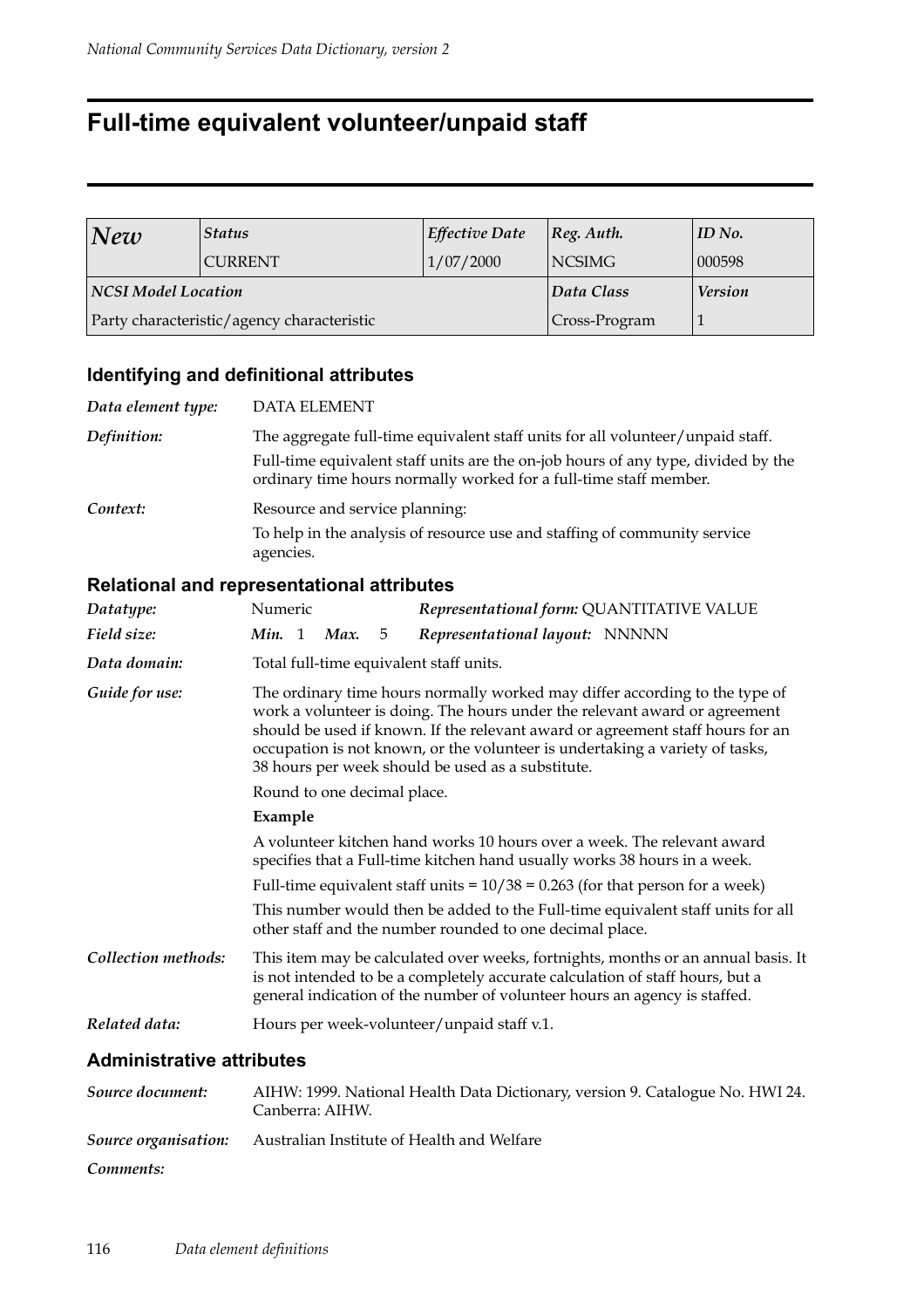## **Hours per week – paid staff**

| New                 | <b>Status</b>                              | <b>Effective Date</b> | $ Reg.$ Auth.  | ID No. |
|---------------------|--------------------------------------------|-----------------------|----------------|--------|
|                     | <b>CURRENT</b>                             | 1/07/2000             | <b>NCSIMG</b>  | 000599 |
| NCSI Model Location |                                            | Data Class            | <b>Version</b> |        |
|                     | Party characteristic/agency characteristic |                       | Cross-Program  |        |

### **Identifying and definitional attributes**

| Data element type: | DATA ELEMENT                                                                                                                        |
|--------------------|-------------------------------------------------------------------------------------------------------------------------------------|
| Definition:        | The total hours worked by all paid staff in a 7-day week.                                                                           |
| Context:           | Service and resource planning:                                                                                                      |
|                    | To assist in the analysis of staffing inputs and to enable a comparison of the<br>staffing requirements of different service types. |

### **Relational and representational attributes**

| Datatype:           | Representational form: QUANTITATIVE VALUE<br>Numeric |                                                                                                                                                                                    |  |   |                                                                                                                                                                                                                                                                                                                       |  |
|---------------------|------------------------------------------------------|------------------------------------------------------------------------------------------------------------------------------------------------------------------------------------|--|---|-----------------------------------------------------------------------------------------------------------------------------------------------------------------------------------------------------------------------------------------------------------------------------------------------------------------------|--|
| Field size:         | Min. 5 Max.                                          |                                                                                                                                                                                    |  | 5 | Representational layout: NNNNN                                                                                                                                                                                                                                                                                        |  |
| Data domain:        |                                                      |                                                                                                                                                                                    |  |   | Total hours expressed as 00000, 00001, 00425 etc.                                                                                                                                                                                                                                                                     |  |
| Guide for use:      |                                                      | This item is asking for actual staff hours worked, not the rostered hours or full-<br>time equivalent staff.                                                                       |  |   |                                                                                                                                                                                                                                                                                                                       |  |
|                     |                                                      | Contract staff employed through an agency are included where the contract is for<br>the supply of labour (e.g. nursing) rather than of products (e.g. photocopier<br>maintenance). |  |   |                                                                                                                                                                                                                                                                                                                       |  |
|                     |                                                      | Where agencies have fortnightly pay rolls total hours worked per week may be<br>calculated by dividing fortnightly hours worked by 2.                                              |  |   |                                                                                                                                                                                                                                                                                                                       |  |
| Collection methods: |                                                      |                                                                                                                                                                                    |  |   | In some collections this item may be specified as the hours on a specific week<br>(such as the CSDA MDS, where the week leading up to the 'snapshot' collection<br>day is the week counted). Other collections may specify a 'usual' week or an<br>average week calculated from a number of weeks or the entire year. |  |
| Related data:       |                                                      |                                                                                                                                                                                    |  |   | Full-time equivalent paid staff v.1.                                                                                                                                                                                                                                                                                  |  |

| Source document: | AIHW: 2000. CSDA Minimum Data Set Collections Data Guide: Data Items and<br>Definitions. Canberra: AIHW. |
|------------------|----------------------------------------------------------------------------------------------------------|
|                  | Source organisation: Australian Institute of Health and Welfare                                          |
| Comments:        |                                                                                                          |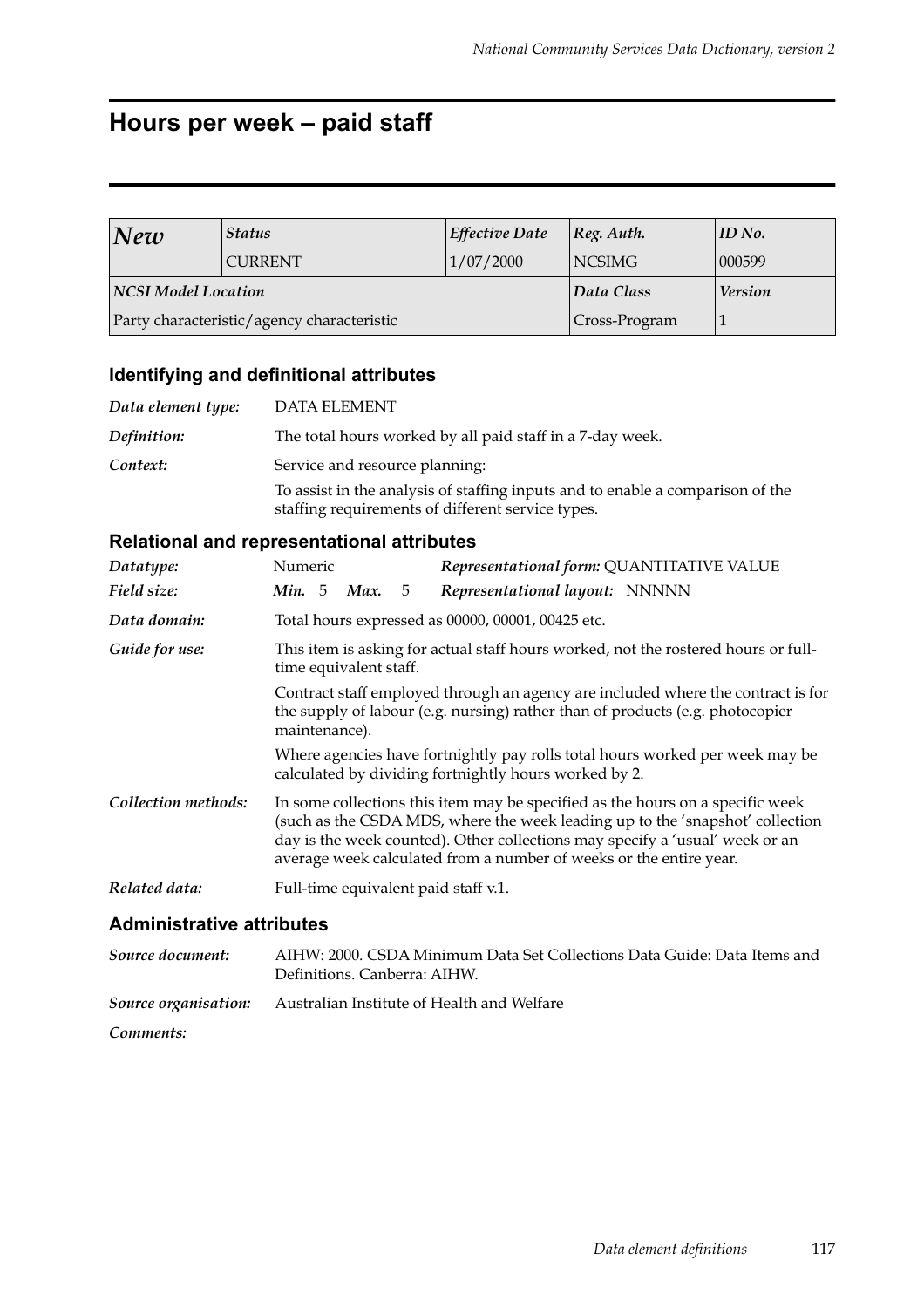## **Hours per week – volunteer/unpaid staff**

| New                 | <b>Status</b>                              | <b>Effective Date</b> | $ Reg.$ Auth.  | $ID$ No. |
|---------------------|--------------------------------------------|-----------------------|----------------|----------|
|                     | <b>CURRENT</b>                             | 1/07/2000             | NCSIMG         | 000600   |
| NCSI Model Location |                                            | Data Class            | <b>Version</b> |          |
|                     | Party characteristic/agency characteristic |                       | Cross-Program  |          |

### **Identifying and definitional attributes**

| Data element type: | <b>DATA ELEMENT</b>                                                                                                                 |
|--------------------|-------------------------------------------------------------------------------------------------------------------------------------|
| Definition:        | The total hours worked by all volunteer/unpaid staff in a 7-day week.                                                               |
| Context:           | Service and resource planning:                                                                                                      |
|                    | To assist in the analysis of staffing inputs and to enable a comparison of the<br>staffing requirements of different service types. |
|                    | It is important to include volunteers due to the significant contribution they make<br>within many organisations.                   |
|                    |                                                                                                                                     |

#### **Relational and representational attributes**

| Datatype:           | Representational form: QUANTITATIVE VALUE<br>Numeric                                                                                                                                                                                                                                                                  |  |                             |  |                                                   |
|---------------------|-----------------------------------------------------------------------------------------------------------------------------------------------------------------------------------------------------------------------------------------------------------------------------------------------------------------------|--|-----------------------------|--|---------------------------------------------------|
| Field size:         |                                                                                                                                                                                                                                                                                                                       |  | <i>Min.</i> 5 <i>Max.</i> 5 |  | Representational layout: NNNNN                    |
| Data domain:        |                                                                                                                                                                                                                                                                                                                       |  |                             |  | Total hours expressed as 00000, 00001, 00425 etc. |
| Guide for use:      | This item is asking for actual staff hours worked by volunteer staff, not the<br>rostered hours or full-time equivalent staff.                                                                                                                                                                                        |  |                             |  |                                                   |
| Collection methods: | In some collections this item may be specified as the hours on a specific week<br>(such as the CSDA MDS, where the week leading up to the `snapshot' collection<br>day is the week counted). Other collections may specify a 'usual' week or an<br>average week calculated from a number of weeks or the entire year. |  |                             |  |                                                   |
| Related data:       |                                                                                                                                                                                                                                                                                                                       |  |                             |  | Full-time equivalent volunteer/unpaid staff v.1.  |

| Source document: | AIHW: 2000. CSDA Minimum Data Set Collections Data Guide: Data Items and<br>Definitions. Canberra: AIHW. |
|------------------|----------------------------------------------------------------------------------------------------------|
|                  | <b>Source organisation:</b> Australian Institute of Health and Welfare                                   |
| Comments:        |                                                                                                          |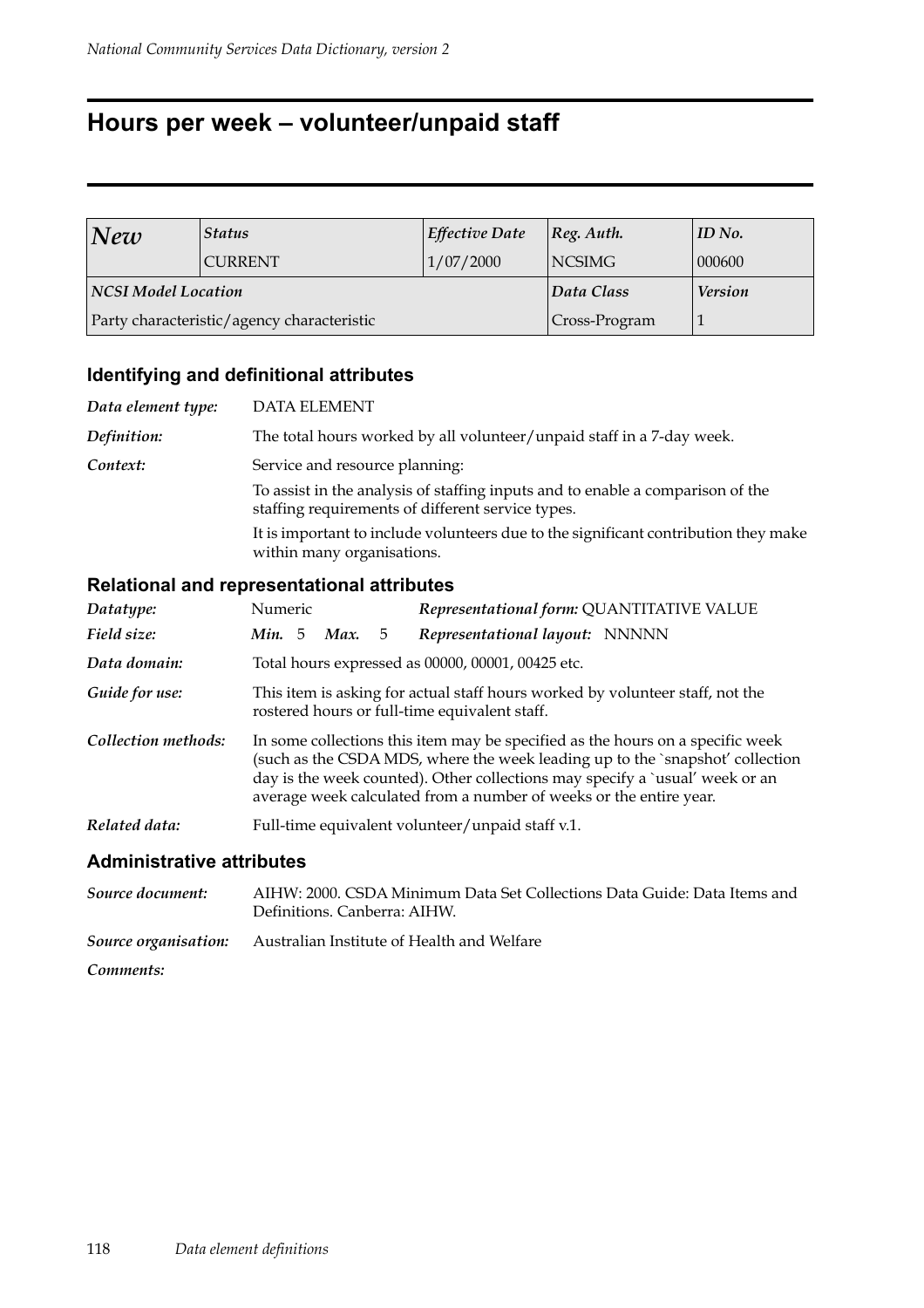## **Service operation days**

| New                 | <b>Status</b>                              | <b>Effective Date</b> | $ Reg.$ Auth.  | $ID$ No. |
|---------------------|--------------------------------------------|-----------------------|----------------|----------|
| <b>CURRENT</b>      |                                            | 1/07/2000             | NCSIMG         | 000559   |
| NCSI Model Location |                                            | Data Class            | <b>Version</b> |          |
|                     | Party characteristic/agency characteristic |                       | Cross-Program  |          |

#### **Identifying and definitional attributes**

| Data element type: | <b>DATA ELEMENT</b>                                                                                                |
|--------------------|--------------------------------------------------------------------------------------------------------------------|
| Definition:        | The actual number of days per week that the agency is open for the provision of<br>service(s) in a reference week. |
| Context:           | Service planning:<br>This item is used to gain a greater understanding of patterns of service delivery.            |

| Datatype:           | Numeric                                                                                                                                                                                                                                                                                                                                                                                                                                                                                           |                          | Representational form:                                                     | <b>QUANTITATIVE VALUE</b>                                                        |  |
|---------------------|---------------------------------------------------------------------------------------------------------------------------------------------------------------------------------------------------------------------------------------------------------------------------------------------------------------------------------------------------------------------------------------------------------------------------------------------------------------------------------------------------|--------------------------|----------------------------------------------------------------------------|----------------------------------------------------------------------------------|--|
| Field size:         | Min. 1<br>Max.                                                                                                                                                                                                                                                                                                                                                                                                                                                                                    | 1                        | Representational layout: N                                                 |                                                                                  |  |
| Data domain:        | Whole number of days (no fractions or decimals).                                                                                                                                                                                                                                                                                                                                                                                                                                                  |                          |                                                                            |                                                                                  |  |
|                     | Valid numbers are 1 to 7 and                                                                                                                                                                                                                                                                                                                                                                                                                                                                      |                          |                                                                            |                                                                                  |  |
|                     |                                                                                                                                                                                                                                                                                                                                                                                                                                                                                                   |                          | 9 Not stated/inadequately described                                        |                                                                                  |  |
| Guide for use:      | Record whole numbers only for the total number of days per week that the<br>outlet provides any service to clients on.                                                                                                                                                                                                                                                                                                                                                                            |                          |                                                                            |                                                                                  |  |
|                     | If an outlet provides one instance or more of service to one or more clients on a<br>particular day, it is counted as operating on that day, regardless of the amount of<br>time that it operates. The service must be provided by the outlet but not<br>necessarily from its physical setting. For example home care that is arranged by<br>an outlet to occur on a particular day on which the office of that outlet is not<br>open still counts as a day of operation for that service outlet. |                          |                                                                            |                                                                                  |  |
|                     | When an agencies operates on a day but does not provide services to clients on<br>that day it should still be counted as a day of operation. For example, an agency<br>may be open for service, such as a drop in service, but no clients are seen.                                                                                                                                                                                                                                               |                          |                                                                            |                                                                                  |  |
| Collection methods: | This data should be collected for all the types of services that an outlet offers.<br>However, it can also be collected for different types of services within data<br>collections, sectors or agencies. For example it may be useful to know on how<br>many days per week a certain type of service (such as counselling) is offered.<br>For this item to be nationally comparable though the number of days per week<br>that the service operates providing any service needs to be collected.  |                          |                                                                            |                                                                                  |  |
|                     | For agencies or collections requiring further detail, this data could be collected<br>within a range of other data items such as the actual days of the week that<br>certain services are offered.                                                                                                                                                                                                                                                                                                |                          |                                                                            |                                                                                  |  |
|                     |                                                                                                                                                                                                                                                                                                                                                                                                                                                                                                   |                          | When collected in conjunction with 'Service operation hours', and 'Service | operation weeks' can provide useful information on patterns of service delivery. |  |
| Related data:       |                                                                                                                                                                                                                                                                                                                                                                                                                                                                                                   | Service operation hours. | Service operation weeks v.1,                                               |                                                                                  |  |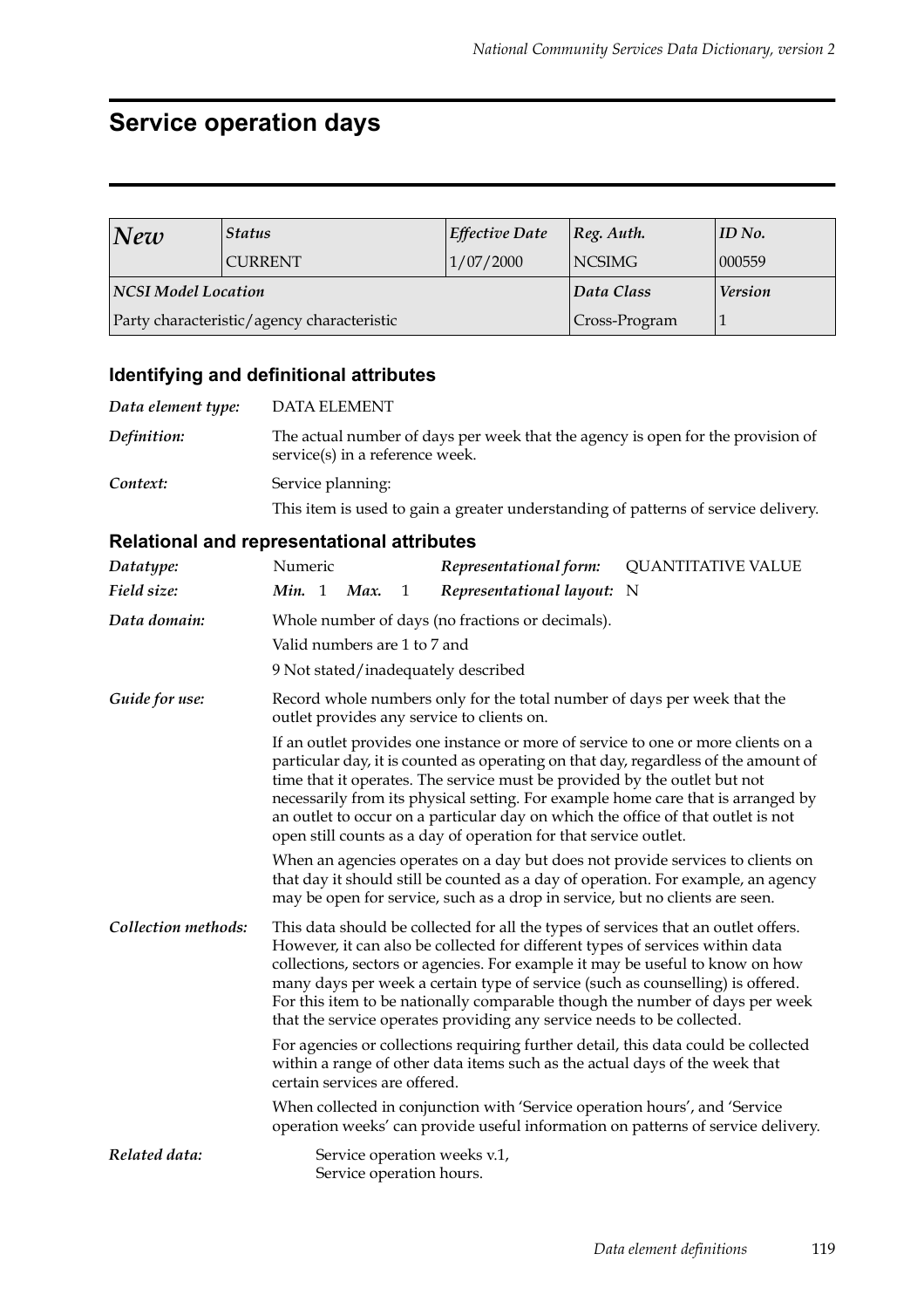## **Service operation days** *(continued)*

| Source document:     | AIHW: 2000. CSDA Minimum Data Set Collections Data Guide: Data Items and<br>Definitions. Canberra: AIHW. |
|----------------------|----------------------------------------------------------------------------------------------------------|
| Source organisation: | Australian Institute of Health and Welfare                                                               |
| Comments:            |                                                                                                          |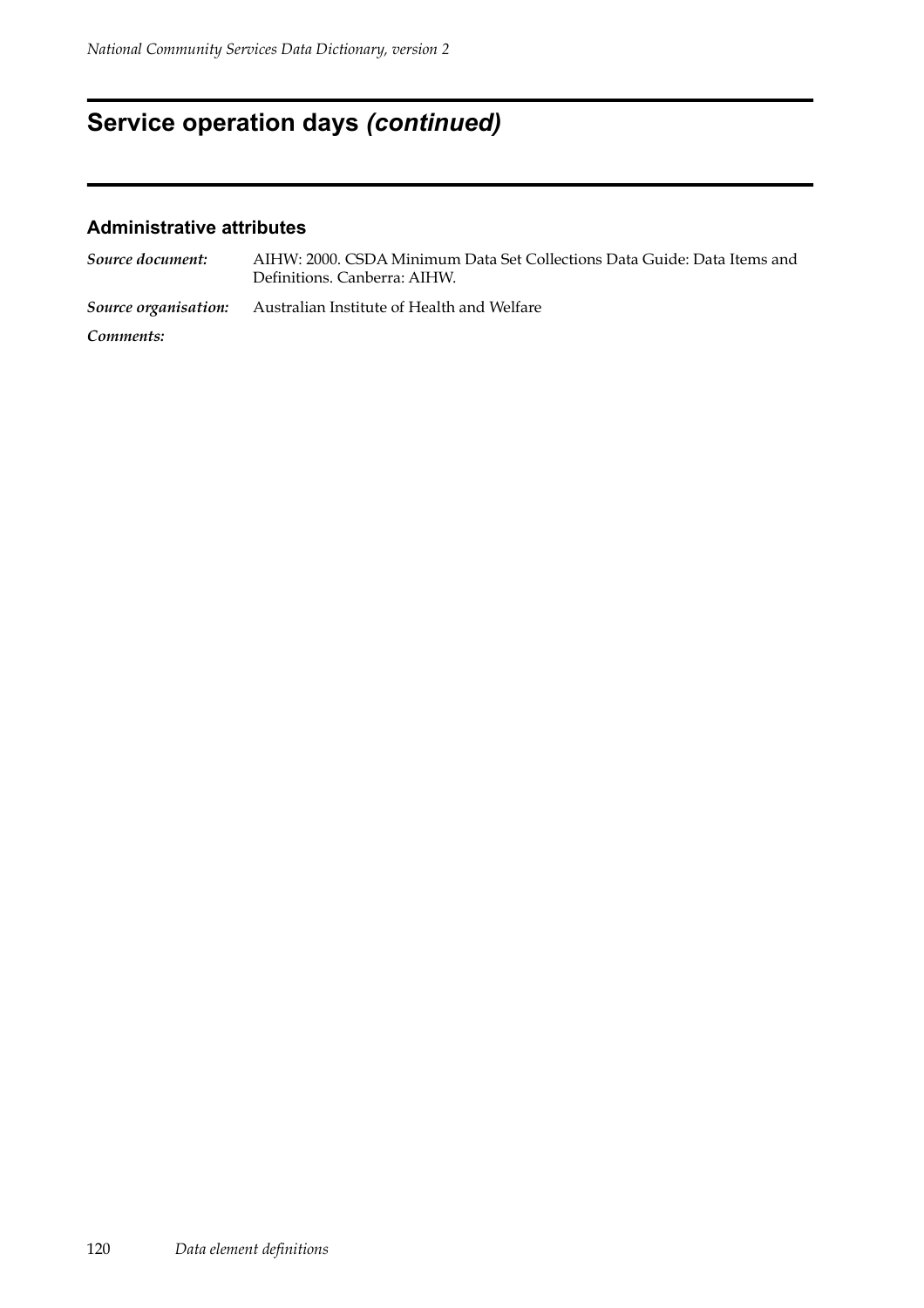## **Service operation hours**

| $N$ ew                     | <b>Status</b>                              | <b>Effective Date</b> | [Reg. Author.  | ID No. |
|----------------------------|--------------------------------------------|-----------------------|----------------|--------|
|                            | <b>CURRENT</b>                             | 1/07/2000             | NCSIMG         | 000576 |
| <b>NCSI Model Location</b> |                                            | Data Class            | <b>Version</b> |        |
|                            | Party characteristic/agency characteristic | Cross-Program         |                |        |

### **Identifying and definitional attributes**

| Data element type: | <b>DATA ELEMENT</b>                                                                                                                                                                                                                                  |
|--------------------|------------------------------------------------------------------------------------------------------------------------------------------------------------------------------------------------------------------------------------------------------|
| Definition:        | The actual number of hours per day that the agency is open for the provision of<br>service. (Not the number of hours staffed, e.g. a 'group home' would operate<br>24 hours a day, but might only be staffed a few hours if at all on some days).    |
| Context:           | Service provision and planning:                                                                                                                                                                                                                      |
|                    | This item helps in gaining a greater understanding of patterns of service delivery.<br>When collected in conjunction with 'Service operation days', and 'Service<br>operation weeks' can provide useful information on patterns of service delivery. |

### **Relational and representational attributes**

| Datatype:           | Numeric                                                                                                                                                                                                                                       |  |      |                | Representational form:                                               | <b>QUANTITATIVE VALUE</b>                                                                                                                                             |
|---------------------|-----------------------------------------------------------------------------------------------------------------------------------------------------------------------------------------------------------------------------------------------|--|------|----------------|----------------------------------------------------------------------|-----------------------------------------------------------------------------------------------------------------------------------------------------------------------|
| Field size:         | Min. 2                                                                                                                                                                                                                                        |  | Max. | $\overline{2}$ | Representational layout: NN                                          |                                                                                                                                                                       |
| Data domain:        |                                                                                                                                                                                                                                               |  |      |                | Whole numbers of Service operation hours (no decimals or fractions). |                                                                                                                                                                       |
|                     |                                                                                                                                                                                                                                               |  |      |                | Valid numbers are 01 to 24 and                                       |                                                                                                                                                                       |
|                     | 90                                                                                                                                                                                                                                            |  |      |                | No regular pattern of operation through a day                        |                                                                                                                                                                       |
|                     | 99                                                                                                                                                                                                                                            |  |      |                | Not stated/inadequately described                                    |                                                                                                                                                                       |
| Guide for use:      | Round to the nearest whole hour.                                                                                                                                                                                                              |  |      |                |                                                                      |                                                                                                                                                                       |
|                     | Services that have no regular daily pattern of operation, or which have different<br>weekday and weekend patterns, should tick the 'no regular pattern of operation<br>through a day' box (e.g. flexible hours, on call, 24-hour sleep-over). |  |      |                |                                                                      |                                                                                                                                                                       |
| Collection methods: |                                                                                                                                                                                                                                               |  |      |                |                                                                      | It may be necessary to collect the information separately for week-days versus<br>weekend days, or for individual days of the week if there is no consistent pattern. |
| Related data:       |                                                                                                                                                                                                                                               |  |      |                | Service operation weeks v.1,<br>Service operation days v.1.          |                                                                                                                                                                       |

| Source document: | AIHW: 2000. CSDA Minimum Data Set Collections Data Guide: Data Items and<br>Definitions. Canberra: AIHW. |
|------------------|----------------------------------------------------------------------------------------------------------|
|                  | <b>Source organisation:</b> Australian Institute of Health and Welfare                                   |
| Comments:        |                                                                                                          |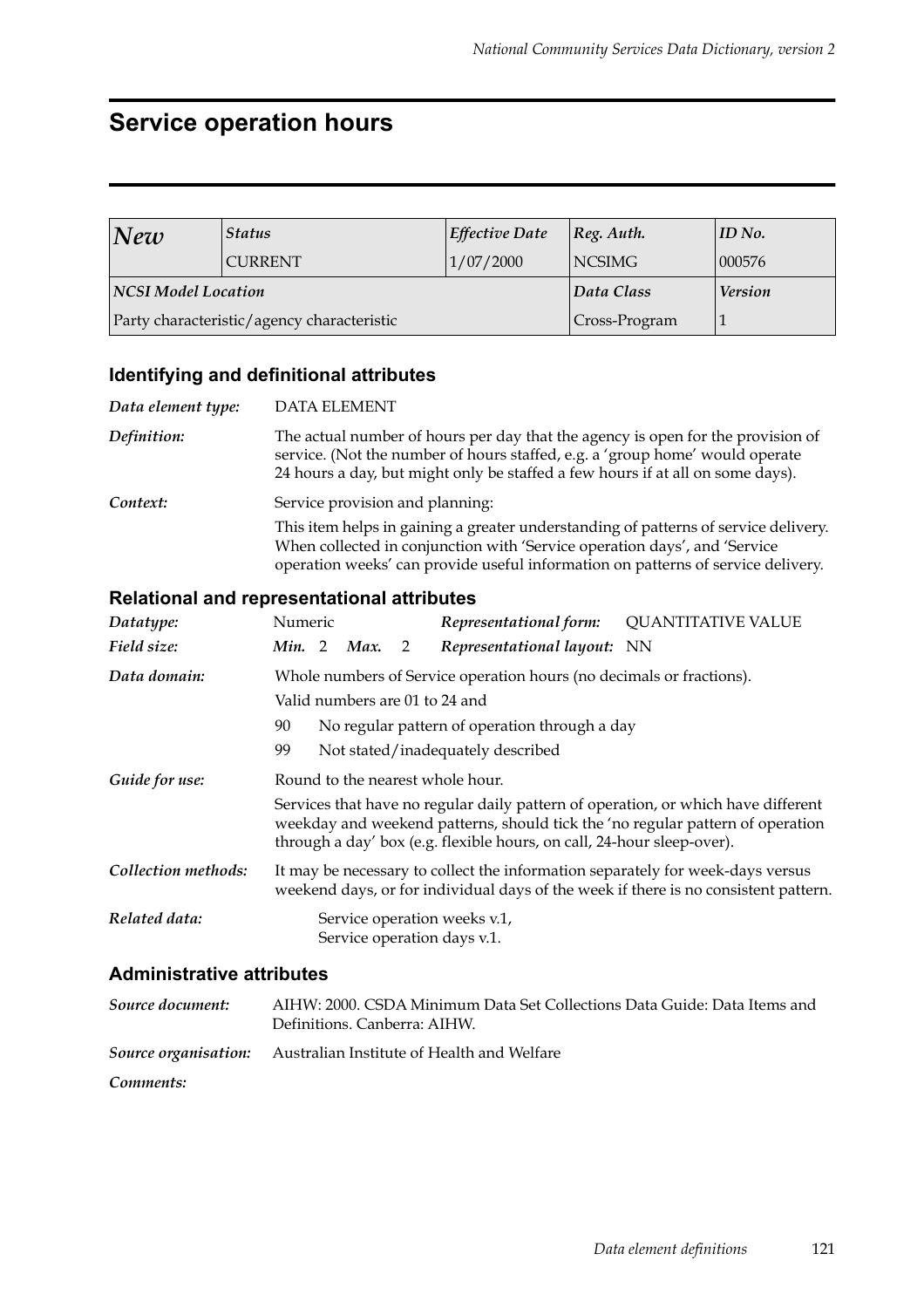## **Service operation weeks**

| New                 | <b>Status</b>                              | <b>Effective Date</b> | [Reg. Author. | ID No.         |
|---------------------|--------------------------------------------|-----------------------|---------------|----------------|
|                     | <b>CURRENT</b>                             | 1/07/2000             | <b>NCSIMG</b> | 000605         |
| NCSI Model Location |                                            |                       | Data Class    | <b>Version</b> |
|                     | Party characteristic/agency characteristic |                       | Cross-Program |                |

### **Identifying and definitional attributes**

| Data element type: | <b>DATA ELEMENT</b>                                                                                    |
|--------------------|--------------------------------------------------------------------------------------------------------|
| Definition:        | The actual number of weeks per year that the agency is open for the provision of<br>$s$ ervice $(s)$ . |
| Context:           | Service provision and planning:<br>To gain a greater understanding of patterns of service delivery.    |

### **Relational and representational attributes**

| Datatype:           | Numeric      |                    |   | Representational form:                                                                                                                                                                                                                                | <b>QUANTITATIVE VALUE</b>                                                                                                                                                                                                                                                                                                                       |
|---------------------|--------------|--------------------|---|-------------------------------------------------------------------------------------------------------------------------------------------------------------------------------------------------------------------------------------------------------|-------------------------------------------------------------------------------------------------------------------------------------------------------------------------------------------------------------------------------------------------------------------------------------------------------------------------------------------------|
| Field size:         | Min. 2       | Max.               | 2 | Representational layout: NN                                                                                                                                                                                                                           |                                                                                                                                                                                                                                                                                                                                                 |
| Data domain:        |              |                    |   | The number of weeks within which the agency operates per year                                                                                                                                                                                         |                                                                                                                                                                                                                                                                                                                                                 |
|                     |              | Valid numbers are: |   |                                                                                                                                                                                                                                                       |                                                                                                                                                                                                                                                                                                                                                 |
|                     | 01 to 52 and |                    |   |                                                                                                                                                                                                                                                       |                                                                                                                                                                                                                                                                                                                                                 |
|                     | 90           |                    |   | No regular pattern of operation through a year                                                                                                                                                                                                        |                                                                                                                                                                                                                                                                                                                                                 |
|                     | 99           |                    |   | Not stated/inadequately described                                                                                                                                                                                                                     |                                                                                                                                                                                                                                                                                                                                                 |
| Guide for use:      | that week.   |                    |   | following Sunday. If a service operates within this period, then it is counted as<br>having operated during that week. Therefore, if an agency operates for only a<br>short time for one of the days within a week, it is counted as operating during | A week is measured from 12:00AM (midnight) Monday morning to 11:59PM the                                                                                                                                                                                                                                                                        |
|                     |              |                    |   | Code 90, no regular pattern of operation through a year, is useful for 'snapshot<br>at the end of the year (or periodically and totalled at the end of the year).                                                                                     | collections', such as the CSDA MDS, where data is collected on one day or short<br>period only, or where some agencies may not be able to estimate the number of<br>weeks that they are likely to operate in a year. For ongoing collections though, this<br>option would be unnecessary. In such collections this data item would be collected |
| Collection methods: |              |                    |   | When collected in conjunction with 'Service operation hours', and 'Service                                                                                                                                                                            | operation days' can provide useful information on patterns of service delivery.                                                                                                                                                                                                                                                                 |
| Related data:       |              |                    |   | Service operation hours v.1,<br>Service operation days v.1.                                                                                                                                                                                           |                                                                                                                                                                                                                                                                                                                                                 |

| Source document: | AIHW: 2000. CSDA Minimum Data Set Collections Data Guide: Data Items and<br>Definitions. Canberra: AIHW. |
|------------------|----------------------------------------------------------------------------------------------------------|
|                  | <b>Source organisation:</b> Australian Institute of Health and Welfare                                   |
| Comments:        |                                                                                                          |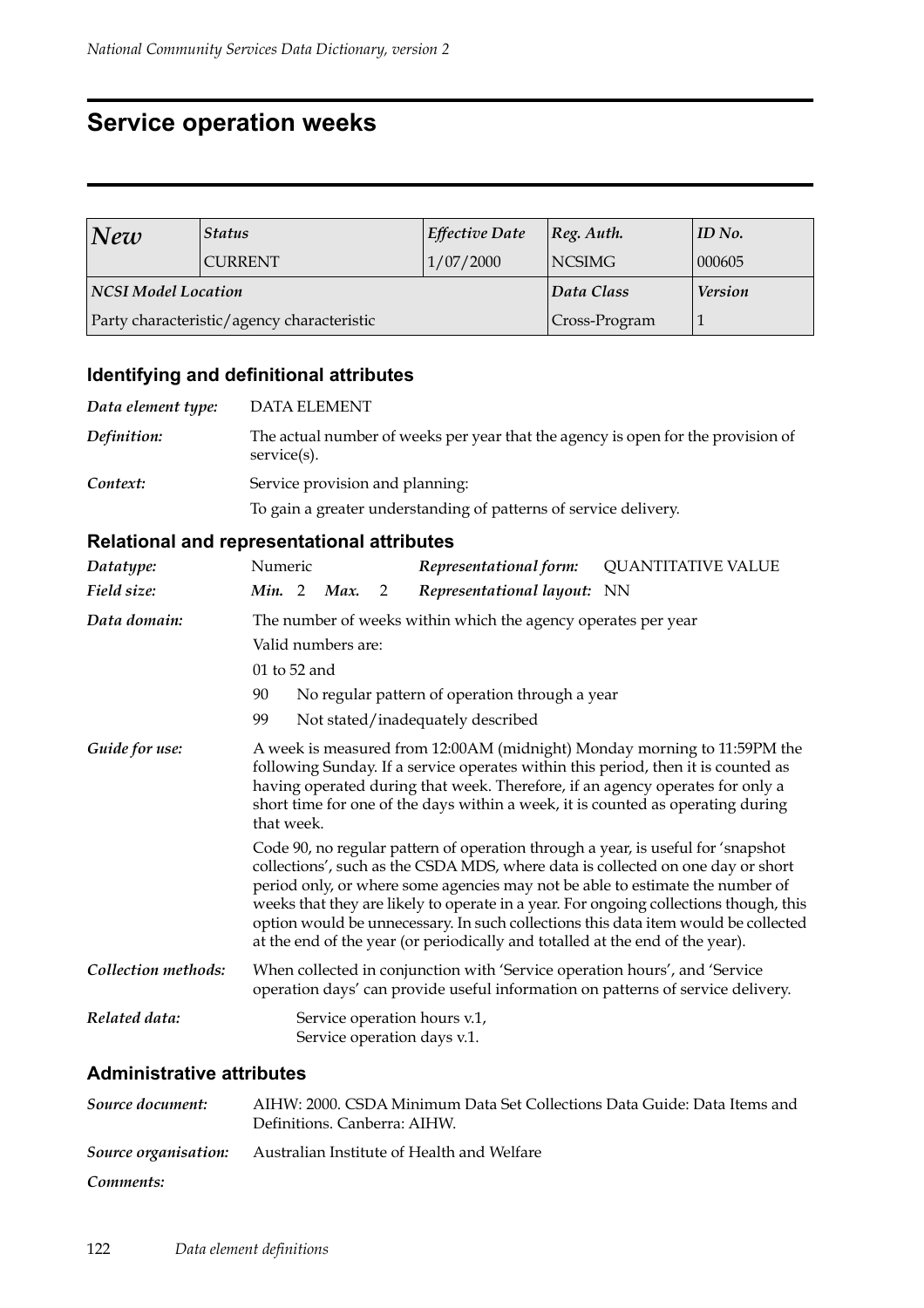## **Service types available**

| $N$ ew                                     | <b>Status</b>  | <b>Effective Date</b> | Reg. Author.  | ID No.         |
|--------------------------------------------|----------------|-----------------------|---------------|----------------|
|                                            | <b>CURRENT</b> | 1/07/2000             | NCSIMG        | 000603         |
| NCSI Model Location                        |                |                       | Data Class    | <b>Version</b> |
| Party characteristic/agency characteristic |                |                       | Cross-Program |                |

### **Identifying and definitional attributes**

| Data element type: | <b>DATA ELEMENT</b>                                                                                        |
|--------------------|------------------------------------------------------------------------------------------------------------|
| Definition:        | The type(s) of services that a community service agency is usually able to offer or<br>provide to persons. |
| Context:           | Service and resource planning:                                                                             |
|                    | Knowing the types of services available is essential for planning purposes.                                |

| Datatype:                      | Numeric                                                                                                                                                                                                                                                                                                                                                                                                                                                                                                                                                                                         |  |                                   |   | Representational form:                                                                                                              | <b>CODE</b>                                                                                                                                                                                                                                           |  |  |  |
|--------------------------------|-------------------------------------------------------------------------------------------------------------------------------------------------------------------------------------------------------------------------------------------------------------------------------------------------------------------------------------------------------------------------------------------------------------------------------------------------------------------------------------------------------------------------------------------------------------------------------------------------|--|-----------------------------------|---|-------------------------------------------------------------------------------------------------------------------------------------|-------------------------------------------------------------------------------------------------------------------------------------------------------------------------------------------------------------------------------------------------------|--|--|--|
| Field size:                    | Min. 2                                                                                                                                                                                                                                                                                                                                                                                                                                                                                                                                                                                          |  | Max.                              | 2 | Representational layout: NN                                                                                                         |                                                                                                                                                                                                                                                       |  |  |  |
| Data domain:                   | 01                                                                                                                                                                                                                                                                                                                                                                                                                                                                                                                                                                                              |  | Personal and social support       |   |                                                                                                                                     |                                                                                                                                                                                                                                                       |  |  |  |
|                                | 02                                                                                                                                                                                                                                                                                                                                                                                                                                                                                                                                                                                              |  |                                   |   | Child care and preschools                                                                                                           |                                                                                                                                                                                                                                                       |  |  |  |
|                                | 03                                                                                                                                                                                                                                                                                                                                                                                                                                                                                                                                                                                              |  |                                   |   | Training, vocational rehabilitation and employment                                                                                  |                                                                                                                                                                                                                                                       |  |  |  |
|                                | 04                                                                                                                                                                                                                                                                                                                                                                                                                                                                                                                                                                                              |  | Financial and material assistance |   |                                                                                                                                     |                                                                                                                                                                                                                                                       |  |  |  |
|                                | 05                                                                                                                                                                                                                                                                                                                                                                                                                                                                                                                                                                                              |  |                                   |   | Residential care and accommodation support                                                                                          |                                                                                                                                                                                                                                                       |  |  |  |
|                                | 06                                                                                                                                                                                                                                                                                                                                                                                                                                                                                                                                                                                              |  | Protective services               |   |                                                                                                                                     |                                                                                                                                                                                                                                                       |  |  |  |
|                                | 07                                                                                                                                                                                                                                                                                                                                                                                                                                                                                                                                                                                              |  | Corrective services               |   |                                                                                                                                     |                                                                                                                                                                                                                                                       |  |  |  |
|                                | 08                                                                                                                                                                                                                                                                                                                                                                                                                                                                                                                                                                                              |  |                                   |   | Policy, community and service development and support                                                                               |                                                                                                                                                                                                                                                       |  |  |  |
| 09<br>Other community services |                                                                                                                                                                                                                                                                                                                                                                                                                                                                                                                                                                                                 |  |                                   |   |                                                                                                                                     |                                                                                                                                                                                                                                                       |  |  |  |
|                                | 99                                                                                                                                                                                                                                                                                                                                                                                                                                                                                                                                                                                              |  | Not stated/inadequately described |   |                                                                                                                                     |                                                                                                                                                                                                                                                       |  |  |  |
| Guide for use:                 | Agencies can provide more than one type of service. Categories used in individual<br>community services data collections should be mappable to the activities<br>classification in the National Classifications of Community Services, (currently Version<br>1.0, see highest level categories above, but to be revised and updated in 2001). To<br>meet program or service specific needs, the categories used in individual data<br>collections may be more detailed than those in the activities classification, but they<br>should always be mappable to categories in this classification. |  |                                   |   |                                                                                                                                     |                                                                                                                                                                                                                                                       |  |  |  |
| Collection methods:            |                                                                                                                                                                                                                                                                                                                                                                                                                                                                                                                                                                                                 |  |                                   |   | Can be collected for the main type of service provided or all types.                                                                |                                                                                                                                                                                                                                                       |  |  |  |
|                                |                                                                                                                                                                                                                                                                                                                                                                                                                                                                                                                                                                                                 |  |                                   |   | the CSDA' is collected. There could be instances though where an agency<br>provides other services that are not funded by the CSDA. | In some collections this item may be more narrowly defined to include only the<br>services that are relevant to that collection. For example in the CSDA MDS, only<br>'the support activity which the service outlet has been funded to provide under |  |  |  |
| Related data:                  |                                                                                                                                                                                                                                                                                                                                                                                                                                                                                                                                                                                                 |  |                                   |   | Service episode (concept) v.1,<br>Service event (concept) v.1.                                                                      |                                                                                                                                                                                                                                                       |  |  |  |